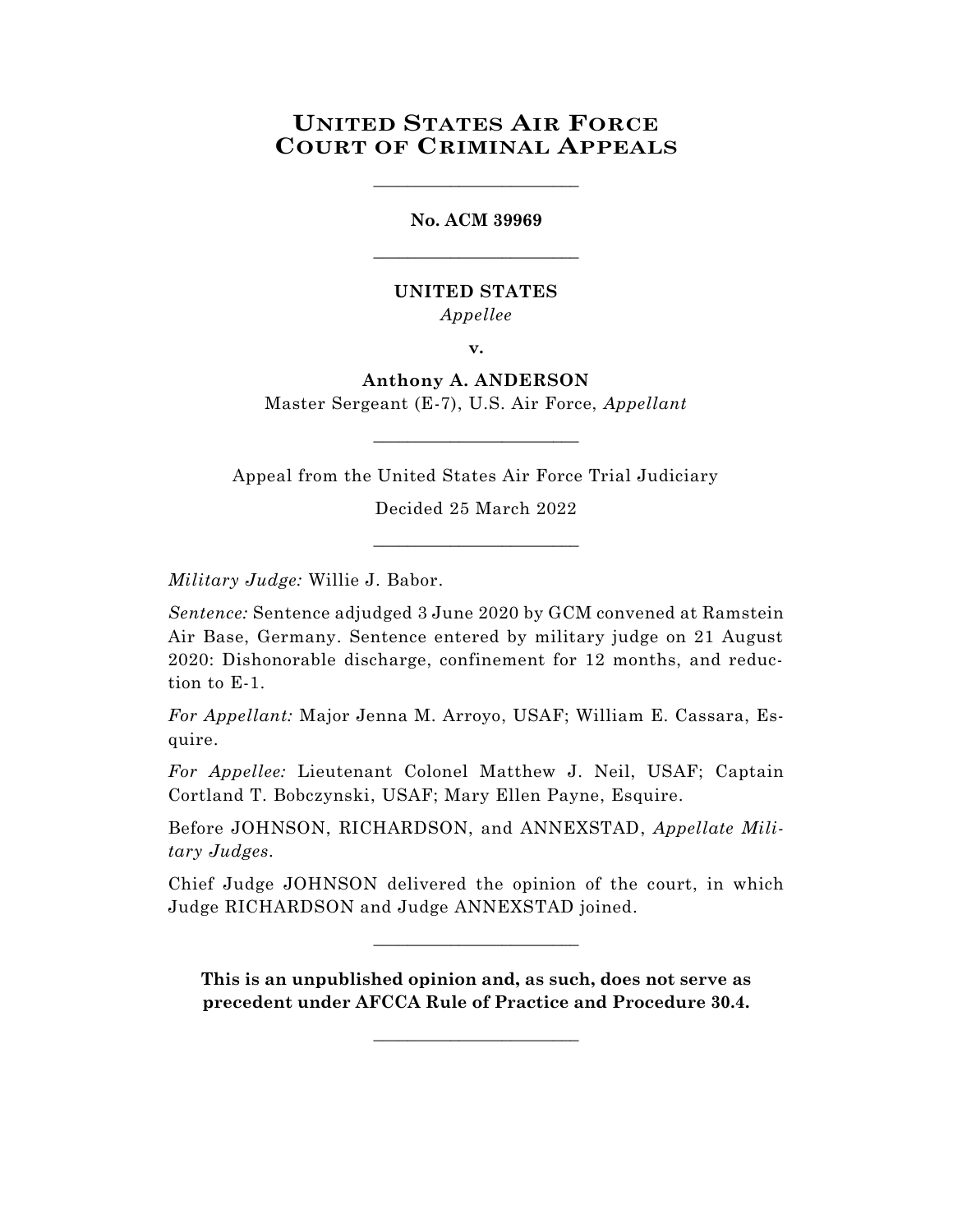#### JOHNSON, Chief Judge:

A general court-martial composed of officer and enlisted members convicted Appellant, contrary to his pleas, of two specifications of attempted sexual abuse of a child on divers occasions, in violation of Article 80, Uniform Code of Military Justice (UCMJ), 10 U.S.C. § 880. <sup>1</sup> Appellant elected to be sentenced by the military judge, who sentenced Appellant to a dishonorable discharge, 12 months of confinement for each specification to run concurrently, and reduction to the grade of E-1. The convening authority took "no action" on the sentence; however, he deferred the automatic forfeiture of pay and the adjudged reduction in grade until the entry of judgment, and waived the automatic forfeitures for a period of six months for the benefit of Appellant's spouse and dependent child. *See* Articles 57(b)(1) and 58b(b), UCMJ, 10 U.S.C. §§ 857(b)(1), 858b(b). The military judge entered the judgment of the courtmartial.

Appellant raises six issues for our consideration on appeal: (1) whether the evidence is legally and factually sufficient to support his convictions; (2) whether the definition of "lewd act" as it relates to indecent conduct prohibited by Article 120b, UCMJ, 10 U.S.C. § 920b, impermissibly lowers the Government's burden of proof; (3) whether the military judge abused his discretion by admitting evidence under Mil. R. Evid. 404(b); (4) whether the military judge erroneously admitted the testimony of the Government's digital forensic expert witness in violation of the Confrontation Clause of the Sixth Amendment;<sup>2</sup> (5) whether Appellant was denied his right to a unanimous verdict in violation of the Sixth Amendment, the Fifth Amendment's<sup>3</sup> Due Process Clause, and the Fifth Amendment right to equal protection; and (6) whether Appellant is entitled to appropriate relief due to the convening authority's failure to take action on the sentence. We find no error materially prejudicial to Appellant's substantial rights, and we affirm the findings and sentence.

<sup>1</sup> References to Article 80, UCMJ, in relation to Specification 1 of the Charge, which alleged Appellant attempted to commit a lewd act on divers occasions between on or about 11 December 2018 and on or about 13 February 2019 by communicating indecent language, are to the *Manual for Courts-Martial, United States* (2016 ed.). Unless otherwise indicated, all other references to the UCMJ, Rules for Courts-Martial (R.C.M.), and Military Rules of Evidence are to the *Manual for Courts-Martial, United States* (2019 ed.) (*MCM*).

<sup>2</sup> U.S. CONST. amend. VI.

<sup>3</sup> U.S. CONST. amend. V.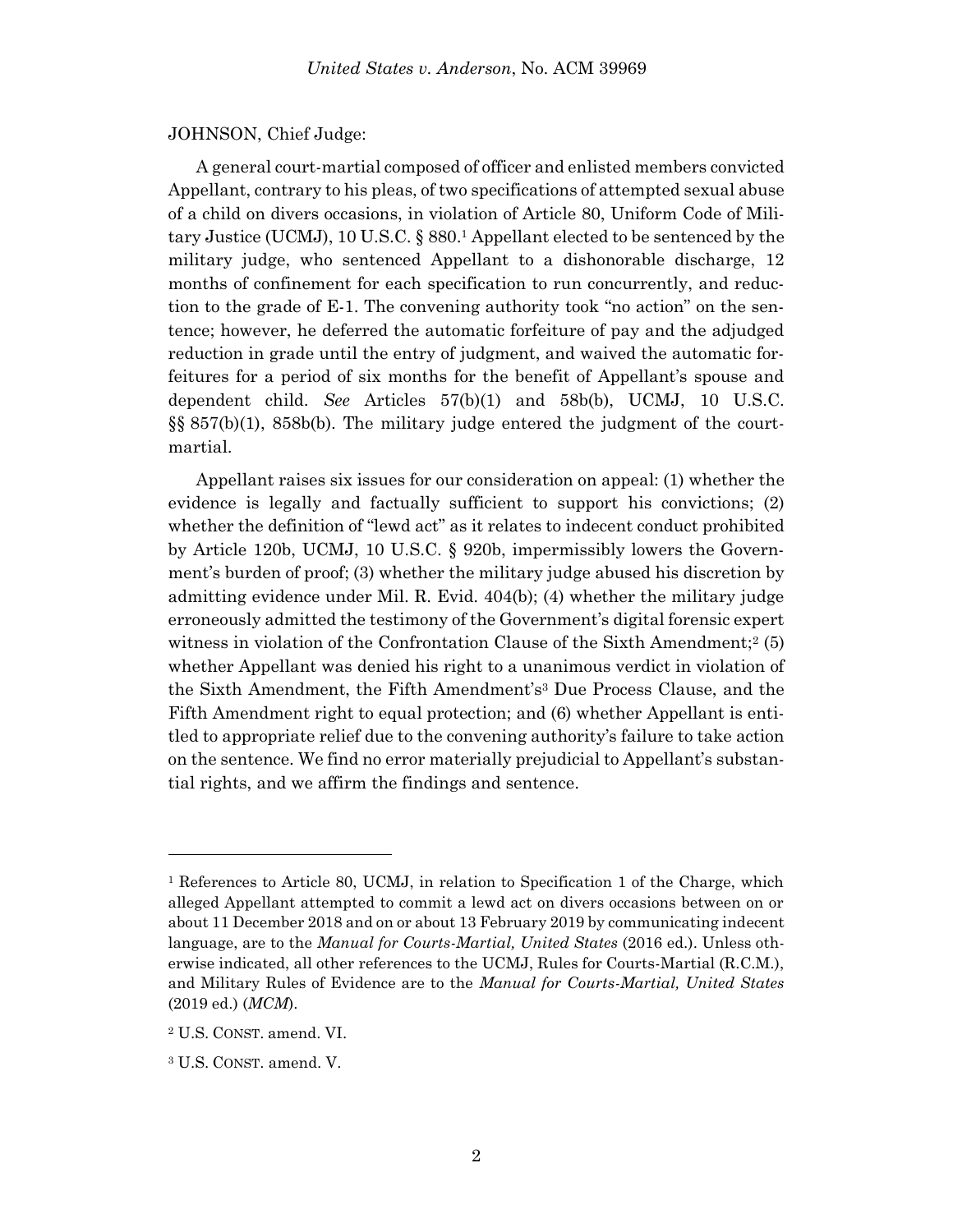#### **I. BACKGROUND**

In the fall of 2018, Special Agent (SA) MN, an Air Force Office of Special Investigations (AFOSI) agent stationed in Germany, created the fictitious persona "Sara" for an undercover operation using Whisper, an Internet application that permitted users to post and send photos and messages anonymously. "Sara," as created by SA MN, was a 13-year-old female who lived on Ramstein Air Base (AB), Germany, with her single mother, an Air Force member.

Employing the user name "Sara\_2005," on 1 December 2018, SA MN as "Sara" posted the following message on Whisper: "Moving sucks when u dnt have a b/f. #maninuniform #new2ramstein."<sup>4</sup> On 11 December 2018, "Sara" received the following message from Appellant employing the user name "ar\_tbone": "Hey Sara, let's chat and possibly catch a movie is things go well." "Sara" responded on the same day, and Appellant and "Sara" continued to exchange messages on Whisper. Appellant quickly revealed that he was 34 years old and stationed at Ramstein AB; in response to a question from Appellant, "Sara" told him that she was 13 years old. Rather than ending the exchange at that point, Appellant's next message asked "Sara" for a photograph of herself. When "Sara" replied "Lol, no!" Appellant asked her why she was using Whisper, and told her he used it "[f]or entertainment, to talk to chicks when they don't know anything about me."

On the same day he initially contacted "Sara," Appellant suggested that they "play a game" and sent her an image of a list of 46 questions. Some of the questions were innocuous, such as "age," "height," "favorite color," and "favorite movie;" however, a number of them were sexual in nature, for example, "When was the last time you had sex" and "What's your favorite sex position." Appellant explained to "Sara" that the "game" involved picking a question that the other person was required to answer. Through the game, Appellant asked "Sara" her height, what kind of underwear she was wearing, her relationship status, and whether she was a virgin.

As the message exchange continued, Appellant sent "Sara" a clothed headand-shoulders photo of himself seated in a car. "Sara" replied, "U look so mature." In return, "Sara" sent Appellant a clothed photo of herself which was in reality an age-regressed photo of a 25-year-old woman. In addition to being digitally modified to make "Sara" appear younger, the photo had a filter applied to give "Sara's" face two ears and a nose similar to a teddy bear. After receiving "Sara's" photo, Appellant replied, "It's really you? Your super cute," and later, "Well it's what I really think [ ] You look more mature."

l

<sup>4</sup> The Whisper messages quoted in this opinion are reproduced verbatim without attempting to correct or identify abbreviations or errors in spelling and grammar.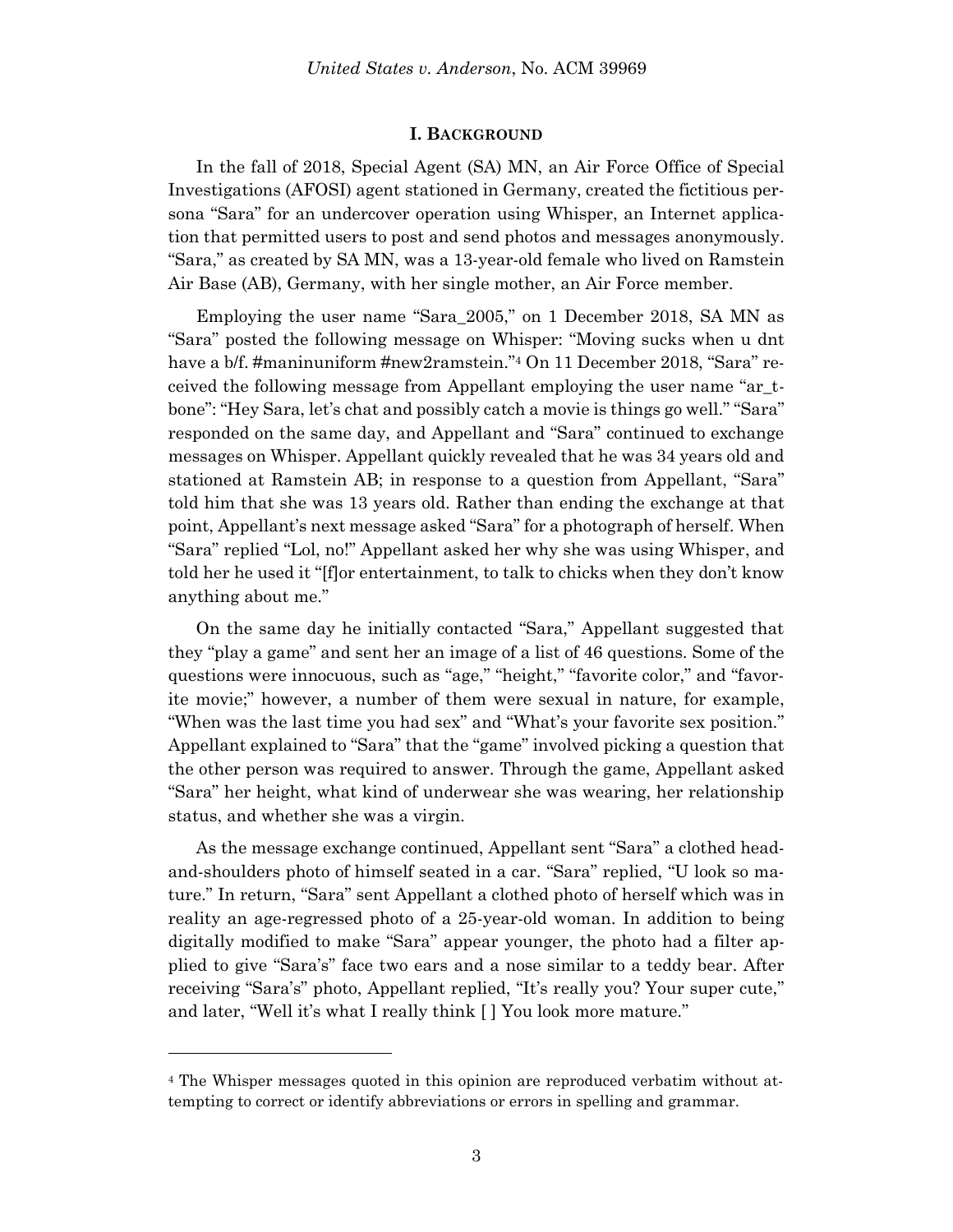Later in their exchanges, Appellant asked "Sara" several additional sexually-oriented questions. Among other questions and comments, Appellant asked "Sara" whether she had kissed a boy, and told her, "French kissing is fun." He asked whether "Sara" masturbated and whether it felt "good" when she did. Appellant sent "Sara" a chart of 21 cartoon-style images of women with bare breasts of different shapes, and he asked "Sara," "Which one are you?" He also asked "Sara" if she let her supposed ex-boyfriend touch her breasts.

During their communications, Appellant revealed that he was in the Air Force and worked in aircraft maintenance. He further revealed that he was married. After "Sara" agreed with Appellant that "Sara's" mother would be angry if she knew about their Whisper conversations, Appellant proposed he and "Sara" "both will promise to keep it a secret."

On 18 December 2018, after a week of messages, "Sara" initiated the following exchange:

["Sara":] Hey, so this is real hard 4 me 2 say but idk if we shuld talk n e more. U seem real nice an all but I'm lookin 4 a b/f 2 go 2 movies w/ an stuff. An I no ur weirded out cuz I'm 13

[Appellant:] Sorry I was asleep. [ ] If that's what you want to do that's fine. [ ] I just figured we could talk till you got a bf then we can stop. How about that?

["Sara":] I meen, I guess that's ok. I jus kind of want a bf 2 go 2 movies an stuff w/

["Sara":] And I meen I no u wuldnt want 2 date me cuz I'm 13

[Appellant:] Yea I know you want to find someone to go to the movies with. [ ] We can talk but I can get into a lot of trouble for hanging out with you. Espiecally in public

The exchanges continued, and at a later point Appellant suggested they might be able to meet in person sometime in the future. Appellant also repeatedly requested additional photos of "Sara." On 20 January 2019, Appellant sent "Sara" a photo of himself taken in a mirror with his face obscured, wearing only underwear through which the outline of his penis was visible. Appellant subsequently told "Sara," "I'd love to see you the same way too." "Sara" responded, "Like w/ my shirt off?" to which Appellant replied, "Sure but not naked though." "Sara" told Appellant she would not take her shirt off, but would send him another photo. "Sara" re-sent Appellant the same age-regressed and filtered photo she sent before, and then sent him a different fully clothed ageregressed photo of the same woman holding a cat. Appellant asked "Sara" if she wanted another photo of him, to which she replied "Sure." Appellant then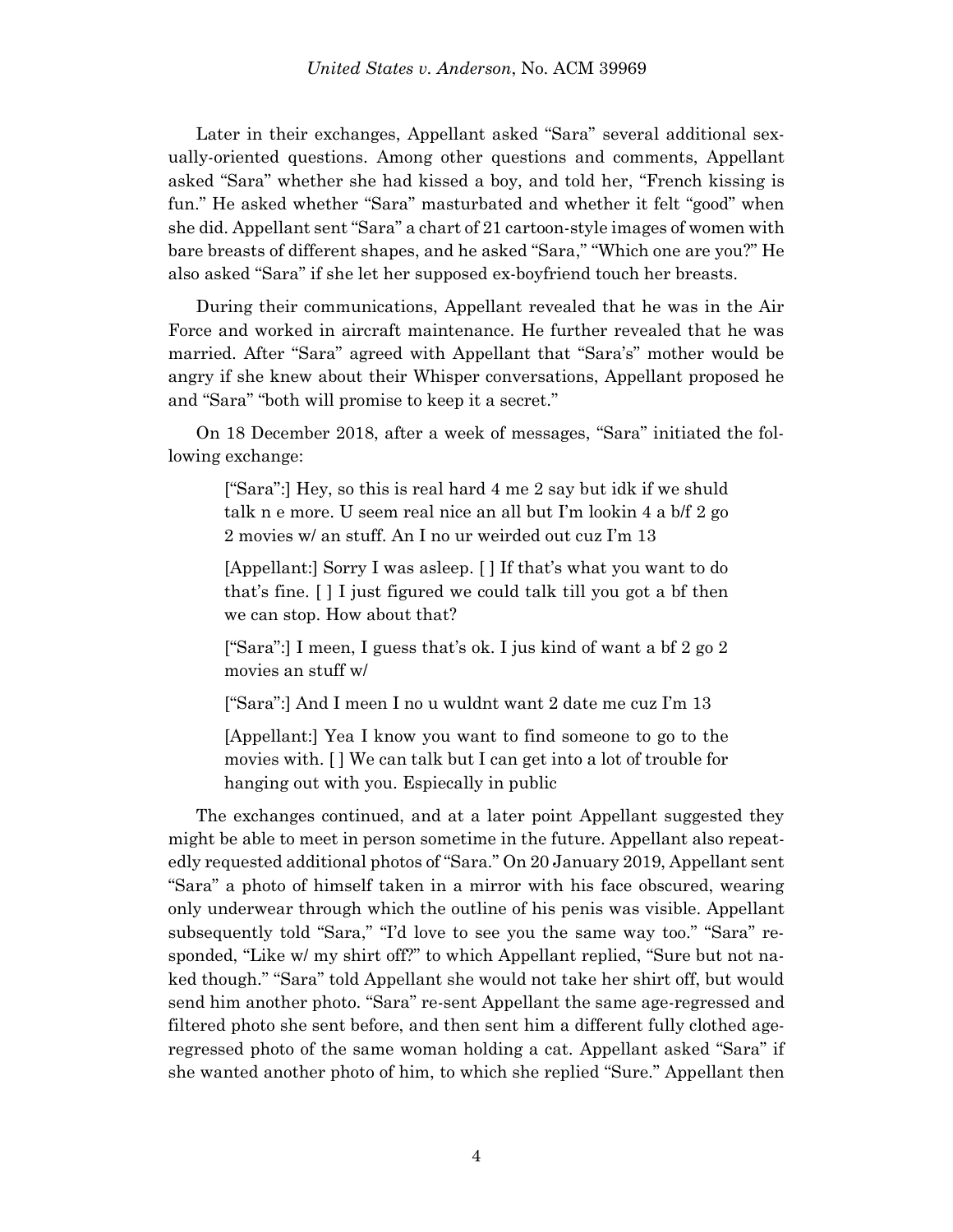sent "Sara" another photo similar to his previous one, wearing only underwear and with the shape of his penis clearly visible through the fabric.

Appellant subsequently wrote, "I'd like to show you more but then I could go to jail lol." When "Sara" asked what he meant, Appellant responded, "Cuz your underage and if anyone finds out I can be in trouble [ ] For showing you my naked pics [ ] Or if you show me anything naked too." However, Appellant continued to ask for more photos of "Sara," including requests to see what was "under [her] sweater" and of "Sara" wearing her bra. After "Sara" expressed concern that Appellant might be "a cop," at her request Appellant sent her a photo of his face next to a piece of paper with "Hi Sara" written on it.

SA MN was able to identify Appellant by showing his photograph to the first sergeants of the maintenance squadrons at Ramstein AB. The message exchanges on Whisper continued until 13 February 2019, when AFOSI agents apprehended Appellant at his duty location. The AFOSI seized Appellant's phone, and subsequent forensic analysis recovered the messages and photos Appellant had exchanged with "Sara" on Whisper.

The AFOSI recovered additional relevant information from Appellant's phone that was subsequently admitted as evidence in his trial. On 10 December 2018, the day before he first contacted "Sara," Appellant viewed an Internet article entitled "13 popular new apps teens are using," which described Whisper as an application where users "post random or deeply private thoughts" which "are often sexual," and "also has a 'Meet Up' section." In addition, the AFOSI discovered that on 11 and 12 February 2019, Appellant contacted and exchanged Whisper messages with a user known as "Kittycat" who had posted the message, "Who goes to Ramstein High School?" Appellant asked "Kittycat" if she was "into guys older than [her]." After "Kittycat" told Appellant she was 15 years old, Appellant continued sending her messages, exchanged clothed photos with her, sent her the same image with 46 questions that he had sent to "Sara," and suggested they play the same "game." When "Kittycat" indicated she was not interested in the game because she had a boyfriend, Appellant told her "It's ok" because her boyfriend "won't know." The AFOSI subsequently identified "Kittycat" as an actual 15-year-old female high school student at Ramstein AB.

Appellant was charged with two specifications of attempted sexual abuse of a child with regard to his communication with "Sara." He was not charged in relation to his communication with "Kittycat."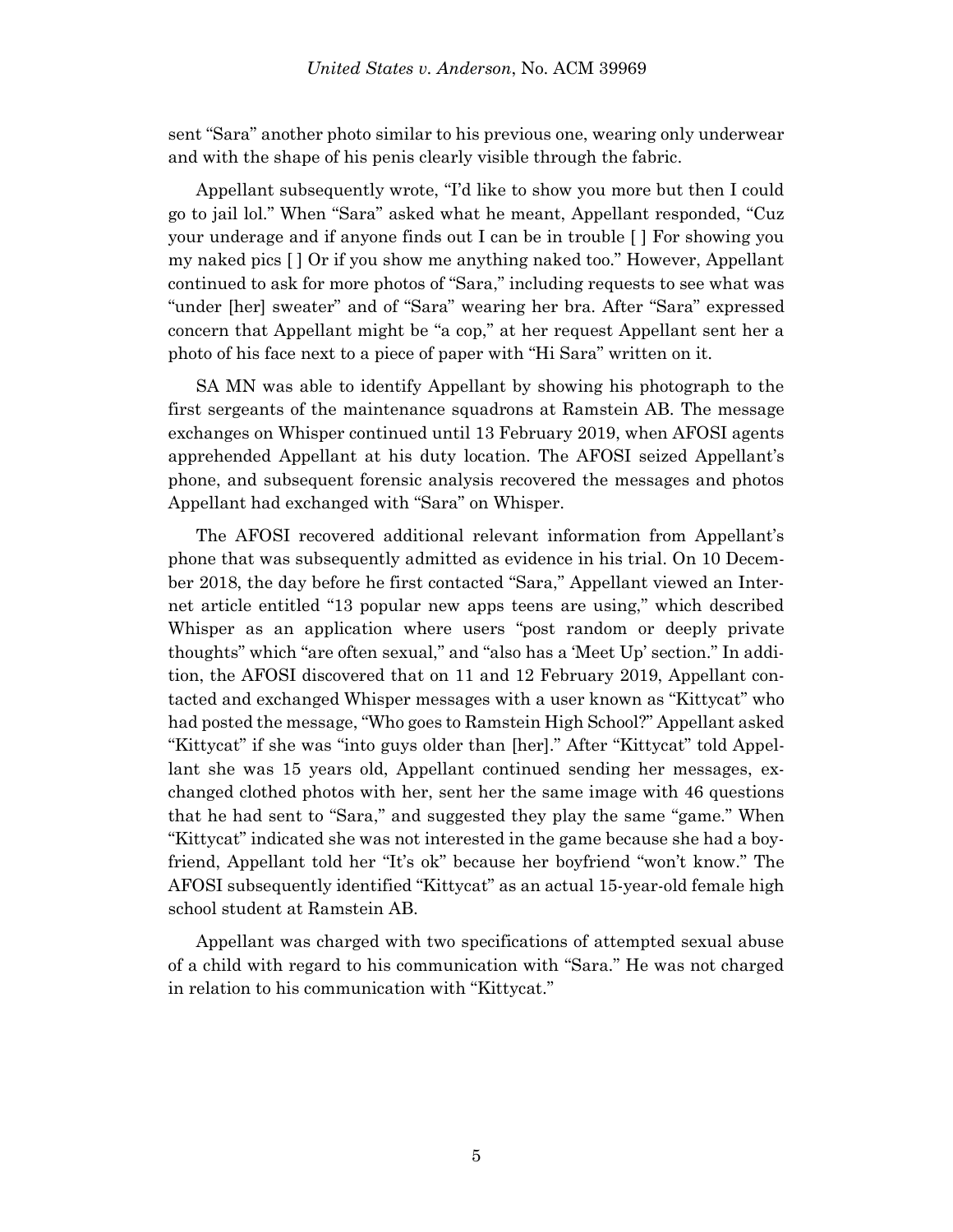### **II. DISCUSSION**

### **A. Legal and Factual Sufficiency**

#### **1. Law**

"We review issues of legal and factual sufficiency de novo." *United States v. Knarr*, 80 M.J. 522, 528 (A.F. Ct. Crim. App. 2020) (citation omitted), *rev. denied*, 80 M.J. 348 (C.A.A.F. 2020). "Our assessment of legal and factual sufficiency is limited to evidence produced at trial." *Id*. (citing *United States v. Dykes*, 38 M.J. 270, 272 (C.M.A. 1993)).

"The test for legal sufficiency is whether, after viewing the evidence in the light most favorable to the prosecution, any rational trier of fact could have found the essential elements of the crime beyond a reasonable doubt." *United States v. Robinson*, 77 M.J. 294, 297–98 (C.A.A.F. 2018) (quoting *United States v. Rosario*, 76 M.J. 114, 117 (C.A.A.F. 2017)). "[T]he term 'reasonable doubt' does not mean that the evidence must be free from any conflict . . . ." *United States v. King*, 78 M.J. 218, 221 (C.A.A.F. 2019) (citation omitted). "[I]n resolving questions of legal sufficiency, we are bound to draw every reasonable inference from the evidence of record in favor of the prosecution." *United States v. Barner*, 56 M.J. 131, 134 (C.A.A.F. 2001) (citations omitted). Thus, the "standard for legal sufficiency involves a very low threshold to sustain a conviction." *King*, 78 M.J. at 221 (internal quotation marks and citation omitted).

"The test for factual sufficiency is 'whether, after weighing the evidence in the record of trial and making allowances for not having personally observed the witnesses, [we are] convinced of the [appellant]'s guilt beyond a reasonable doubt.'" *Knarr*, 80 M.J. at 528 (alterations in original) (quoting *United States v. Turner*, 25 M.J. 324, 325 (C.M.A. 1987)). "In conducting this unique appellate role, we take 'a fresh, impartial look at the evidence,' applying 'neither a presumption of innocence nor a presumption of guilt' to 'make [our] own independent determination as to whether the evidence constitutes proof of each required element beyond a reasonable doubt.'" *United States v. Wheeler*, 76 M.J. 564, 568 (A.F. Ct. Crim. App. 2017) (alteration in original) (quoting *United States v. Washington*, 57 M.J. 394, 399 (C.A.A.F. 2002)), *aff'd*, 77 M.J. 289 (C.A.A.F. 2018).

In order to find Appellant guilty of attempted sexual abuse of a child in violation of Article 80, UCMJ, as alleged in Specification 1 of the Charge, the court members were required to find the following beyond a reasonable doubt: (1) that on divers occasions between on or about 11 December 2018 and on or about 13 February 2019, in or near Germany, Appellant did a certain overt act, that is, intentionally communicated indecent language to "Sara" via communication technology, with the intent to gratify his sexual desires; (2) that the act was done with the specific intent to commit a certain offense under the UCMJ,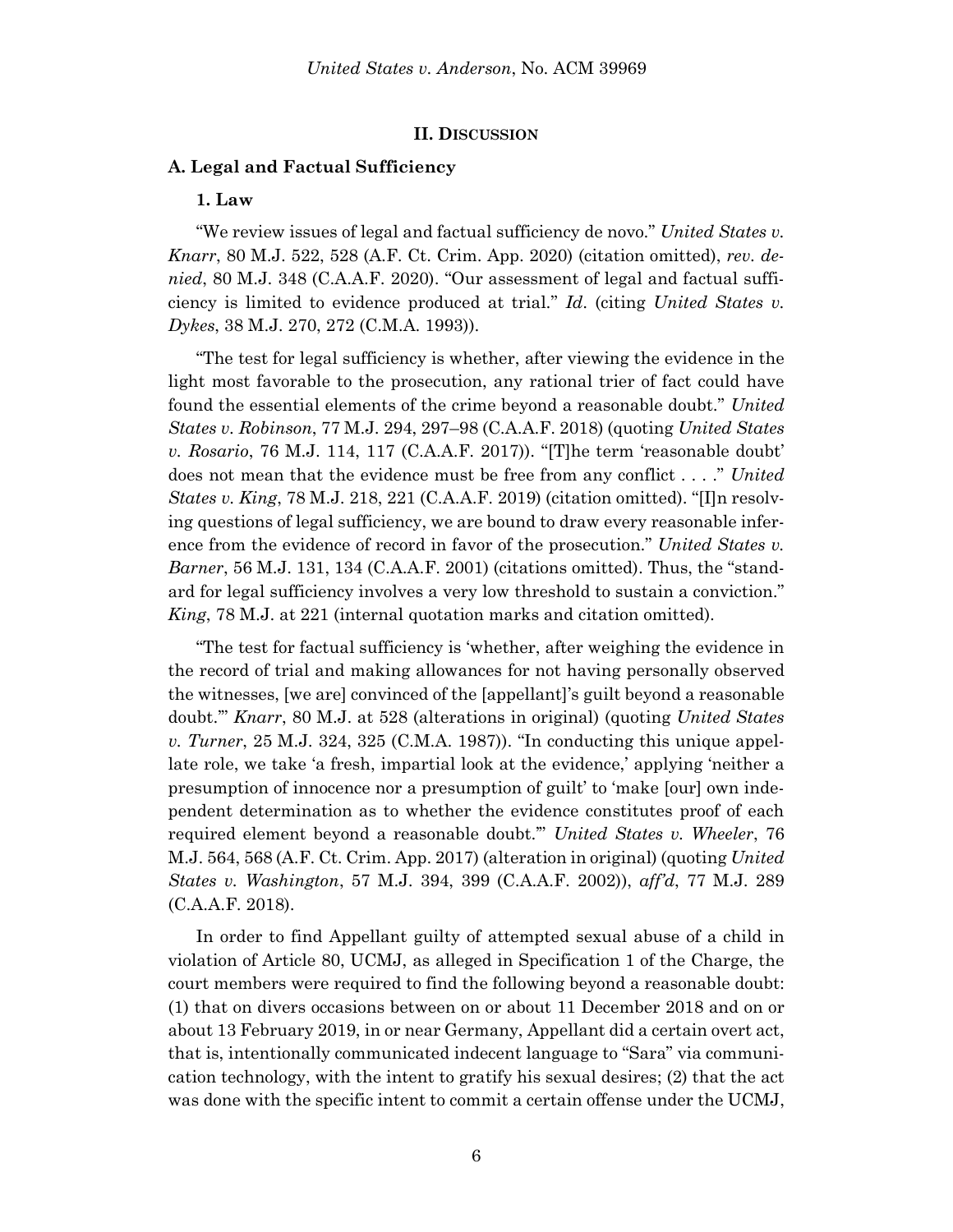specifically, sexual abuse of a child in violation of Article 120b, UCMJ; (3) that the act amounted to more than mere preparation; and (4) that the act apparently tended to effect the commission of the intended offense. *See Manual for Courts-Martial, United States* (2016 ed.) (2016 *MCM*), pt. IV, ¶ 4.b. The attempted offense, sexual abuse of a child in violation of Article 120b, UCMJ, 10 U.S.C. § 920b (2016 *MCM*), required the commission of a "lewd act" on a child under the age of 16 years. *See* 2016 *MCM*, pt. IV, ¶ 45.a.(c). In this context, a "lewd act" included, *inter alia*, "intentionally communicating indecent language to a child by any means, including via any communication technology, with an intent to . . . arouse or gratify the sexual desire of any person." 2016 *MCM*, pt. IV,  $\P$  45b.a.(h)(5)(C). "The decent' language is that which is grossly offensive to modesty, decency, or propriety, or shocks the moral sense, because of its vulgar, filthy, or disgusting nature, or its tendency to incite lustful thought. Language is indecent if it tends reasonably to corrupt morals or incite libidinous thoughts." 2016 *MCM*, pt. IV, ¶ 89.c.

In order to find Appellant guilty of attempted sexual abuse of a child as alleged in Specification 2 of the Charge, the court members were required to find the following beyond a reasonable doubt: (1) that on divers occasions between on or about 20 January 2019 and on or about 22 January 2019, in or near Germany, Appellant did a certain overt act, that is, intentionally displayed his genitalia through his clothing in the presence of "Sara" via communications technology; (2) that the act was done with the specific intent to commit a certain offense under the UCMJ, specifically sexual abuse of a child in violation of Article 120b, UCMJ; (3) that the act amounted to more than mere preparation; and (4) that the act apparently tended to effect the commission of the intended offense. *See Manual for Courts-Martial, United States* (2019 ed.) (*MCM*), pt. IV, ¶ 4.b. As with Specification 1, sexual abuse of a child in violation of Article 120b, UCMJ, 10 U.S.C. § 920b, required the commission of a "lewd act" on a child under the age of 16 years. *See MCM*, pt. IV, ¶ 62.a(c). For purposes of Specification 2, the relevant definition of a "lewd act" included, *inter alia*,

any indecent conduct, intentionally done with or in the presence of a child, including via any communication technology, that amounts to a form of immorality relating to sexual impurity which is grossly vulgar, obscene, and repugnant to common propriety, and tends to excite sexual desire or deprave morals with respect to sexual relations.

### *MCM*, pt. IV,  $\llbracket 62.a.(h)(5)(D)$ .

Rule for Courts-Martial (R.C.M.) 916(g) states: "It is a defense that the criminal design or suggestion to commit the offense originated in the Government and the accused had no predisposition to commit the offense." Applying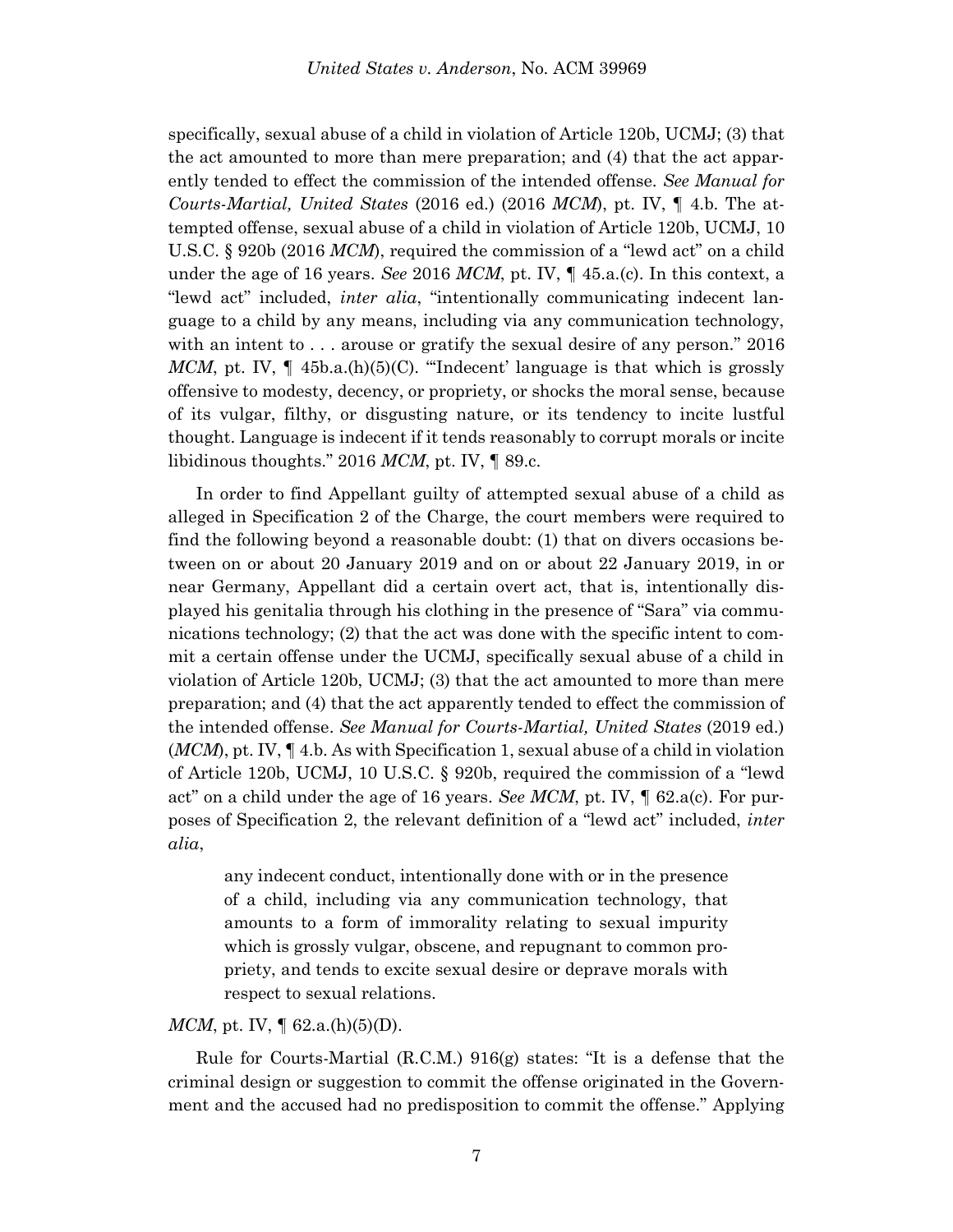what has been called the "subjective" test for entrapment, the defense has the initial burden of showing some evidence that an agent of the Government originated the suggestion to commit the crime. *United States v. Whittle*, 34 M.J. 206, 208 (C.M.A. 1992).<sup>5</sup> Once raised, "the burden then shifts to the Government to prove beyond a reasonable doubt that the criminal design did not originate with the Government or that the accused had a predisposition to commit the offense." *Id*. (citations omitted). When a person accepts a criminal offer without an extraordinary inducement to do so, he demonstrates a predisposition to commit the crime in question. *Id*. (citations omitted). "Inducement" means more than merely providing the means or opportunity to commit a crime; the Government's conduct must "create[ ] a substantial risk that an undisposed person or otherwise law-abiding citizen would commit the offense." *United States v. Howell*, 36 M.J. 354, 359 (C.M.A. 1993) (internal quotation marks and citations omitted).

## **2. Analysis**

Appellant contends the evidence is legally and factually insufficient to support his conviction of either Specification 1 or Specification 2 of the Charge. We disagree. The Government introduced convincing evidence for each specification.

### *a. Sufficiency of the Evidence Generally*

With regard to Specification 1, the Government proved Appellant sent a series of sexually provocative messages to "Sara," who he believed to be a 13 year-old child. Although the specification did not recite the allegedly indecent language from Appellant's messages, the military judge's instructions provided to the court members the particular language upon which the specification was based. <sup>6</sup> That language is directly supported by the messages exchanged be-

<sup>5</sup> In addition to the "subjective" test for entrapment, military appellate courts have recognized an "objective" test whereby a court may find the Government's conduct so outrageous or shocking to the judicial conscience that it violates an accused's right to due process under the Fifth Amendment, and thereby constitutes entrapment as a matter of law. *United States v. Berkhimer*, 72 M.J. 676, 679–80 (A.F. Ct. Crim. App. 2013). Appellant does not contend, and we do not find, the facts of the instant case implicate "objective" entrapment.

<sup>6</sup> Specifically, the military judge instructed that the charged indecent language consisted of the following:

The accused sending "Sara" the number game; asking "Sara" what kind of underwear she had on; asking if "Sara" was a virgin; asking when "Sara" last masturbated; asking "Sara" if masturbation felt good to her;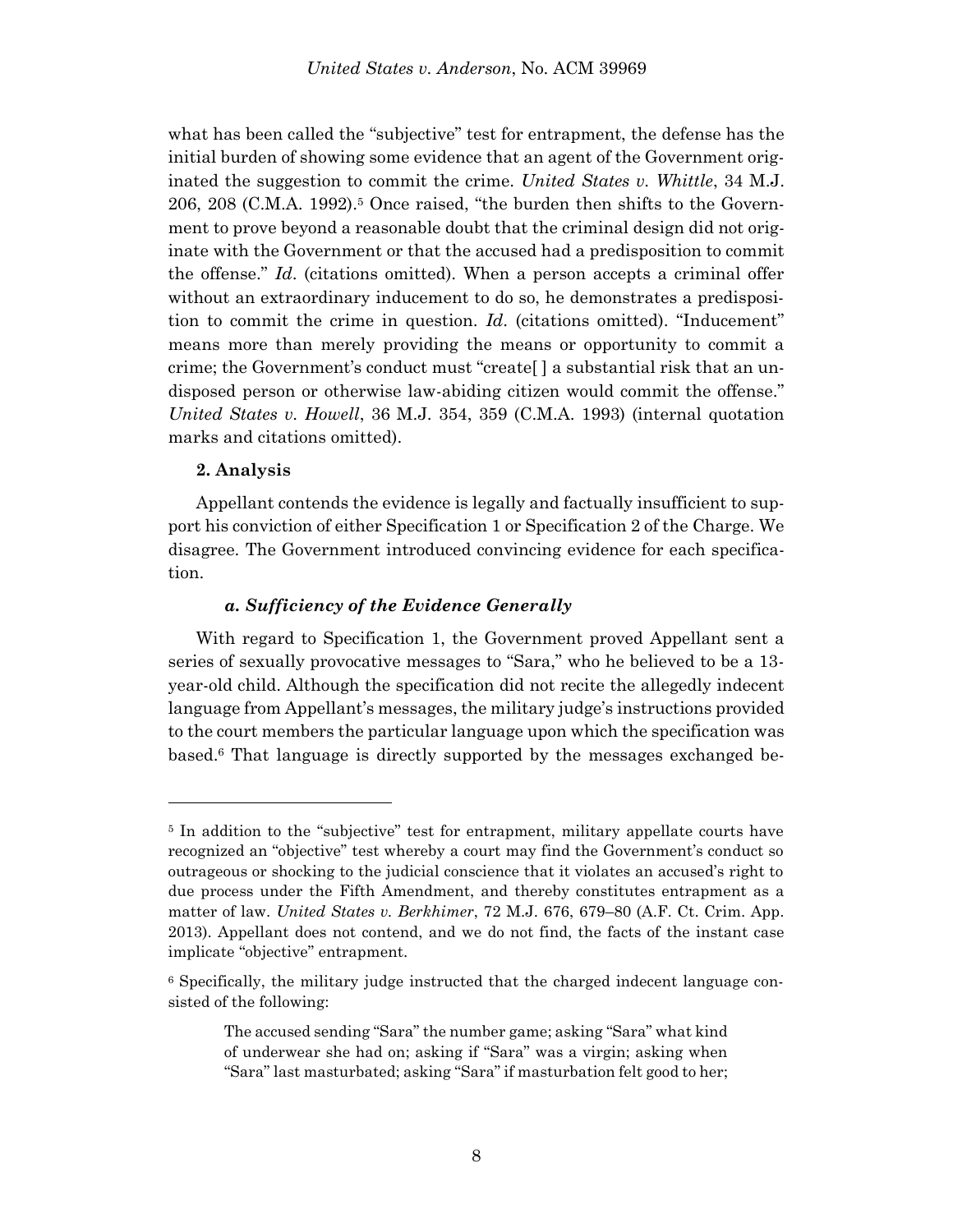tween Appellant and SA MN as "Sara," which were also recovered from Appellant's phone. There is no question as to Appellant's identity as Whisper user "ar\_t-bone." A reasonable factfinder could conclude that, under the circumstances, Appellant's messages to someone he believed to be a 13-year-old girl were indecent and communicated with the intent to gratify his sexual desires.

With regard to Specification 2, the Government proved Appellant sent "Sara" two different photos of himself displaying his penis through his underwear. Again, there is no question about the identity of Appellant as the sender. In addition, the Government provided ample proof that the photos Appellant sent were of himself. Although Appellant's face is not visible in the photos, Appellant told "Sara" the images were of him. In addition, the visible skin tone generally matches Appellant's, and a tattoo on one arm partially visible in both photos matches a distinctive tattoo on Appellant's arm in a photo AFOSI agents took and that the Government entered into evidence. Furthermore, the distinctive coloration and bathroom furnishings visible behind the figure in the photos matches those photographed in Appellant's residence. Although the penis is not exposed, its shape is discernible under the clothing and prominent in the photo. A reasonable factfinder could conclude Appellant's conduct in sending such images to someone he believed to be a 13-year-old girl was indecent in that it "amount[ed] to a form of immorality relating to sexual impurity which [was] grossly vulgar, obscene, and repugnant to common propriety, and tend[ed] to excite sexual desire or deprave morals with respect to sexual relations." *See MCM*, pt. IV, ¶ 62.a.(h)(5).

With regard to each of the specifications, a reasonable fact-finder could conclude beyond a reasonable doubt Appellant committed the charged overt acts, beyond mere preparation, with the specific intent to commit the offense of sexual abuse of a child in violation of Article 120b, UCMJ, and which apparently tended to effect the commission of the offense.

On appeal, Appellant raises two specific arguments challenging the sufficiency of the evidence: first, that he was entrapped; and second, specifically with regard to Specification 1, that the Government failed to prove that he intended to gratify his sexual desires. We address each argument in turn.

l

asking for descriptions of "Sara's" breasts; telling "Sara" he was in his underwear; asking "What are you wearing?" and including a flirtatious "winking" emoji; asking for pictures of "Sara" in a sports bra; and asking if "Sara" needs him to "warm her up."

Appellant was on notice that these specific messages formed the basis for the specification; the specific language cited by the military judge mirrored the Government's bill of particulars, provided to the Defense on 27 May 2020.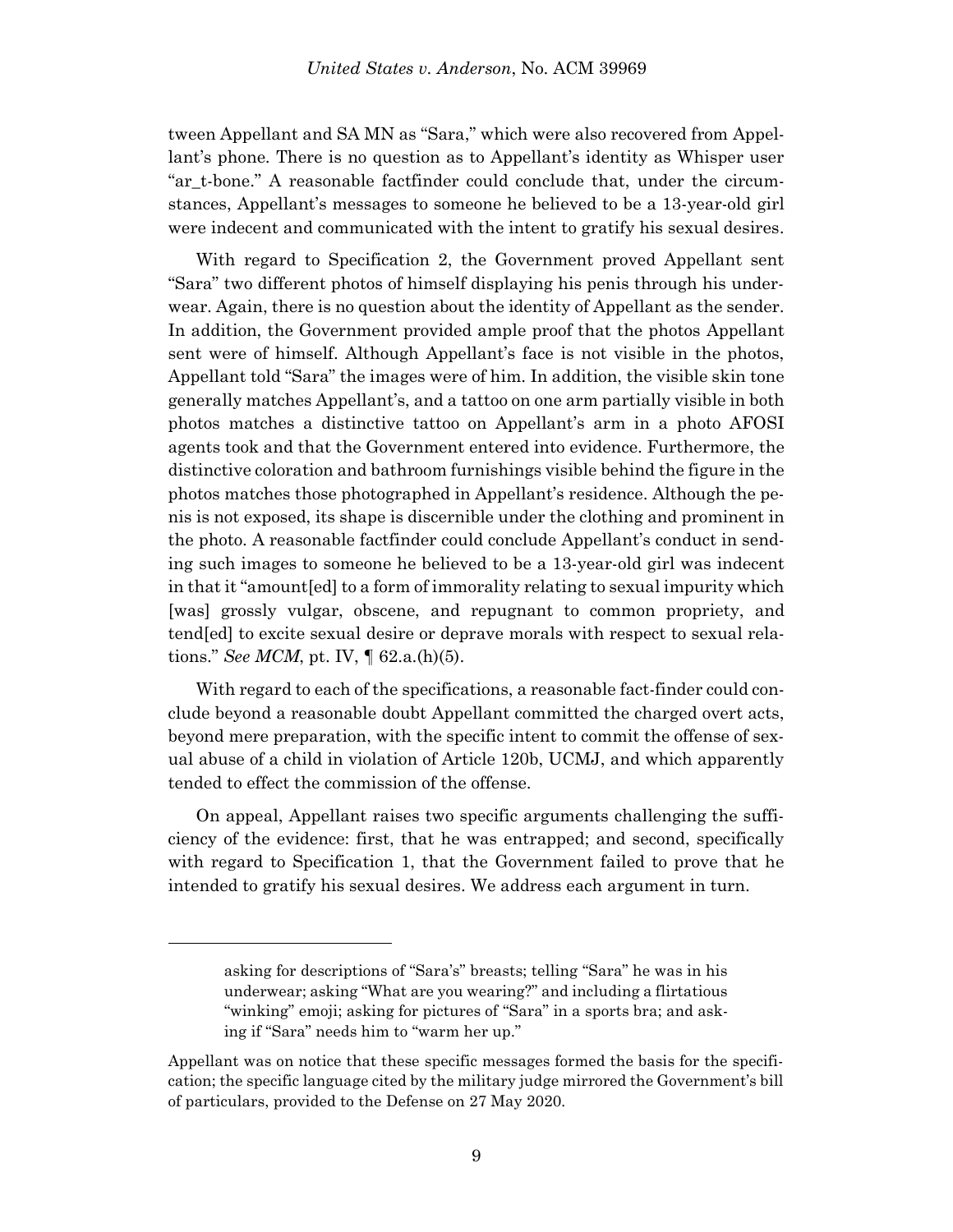#### *b. Entrapment*

At trial, the military judge instructed the court members on the defense of entrapment. The court members evidently found this defense did not apply to Appellant's actions; neither do we. The evidence supports finding beyond a reasonable doubt that the criminal design did not originate with the Government, and even if it had, that Appellant was predisposed to commit the offenses.

"The essence of entrapment is an improper inducement by government agents to commit the crime." *Wheeler*, 76 M.J. at 574 (citing *Howell*, 36 M.J. at 359). "Such improper inducement does not exist if government agents merely provide the opportunity or facilities to commit the crime." *Id.* In this case, SA MN merely provided Appellant the opportunity to commit the offense through the persona of "Sara." It was consistently Appellant who turned the conversation to sexual subjects. For example, Appellant initiated the "game" involving the list of 46 questions, which he used to ask "Sara" about her underwear and sexual experience; he sent "Sara" the breast chart to ask about the shape of her breasts; he asked whether she masturbated; and he sent her two photos with the shape of his penis visible through his underwear. Appellant contends SA MN's initial Whisper post targeted active duty Air Force members with "#maninuniform," but that is hardly an improper inducement to send sexual messages to a child after being informed "Sara\_2005" was a 13-year-old girl. Nor does the fact that "Sara" continued to exchange messages with Appellant and sent the first message on certain days demonstrate an improper inducement. SA MN did not ask sexual questions of Appellant, even as part of the "game," and did not solicit sexual photos from him. Appellant could have easily ceased communicating with SA MN at any point, or refrained from injecting sexually-charged content in his messages to her.

Furthermore, assuming *arguendo* that the criminal design did originate with the Government, the evidence supports the court members finding beyond a reasonable doubt that Appellant was predisposed to commit the offense. An accused who commits an offense without an extraordinary inducement from a Government agent to do so demonstrates a predisposition to commit the offense and is not the victim of entrapment. *Whittle*, 34 M.J. at 208 (citations omitted). For entrapment to exist, the government conduct must:

create[ ] a substantial risk that an undisposed person or otherwise law-abiding citizen would commit the offense . . . [and may take the form of] pressure, assurances that a person is not doing anything wrong, persuasion, fraudulent representations, threats, coercive tactics, harassment, promises of reward, or pleas based on need, sympathy, or friendship.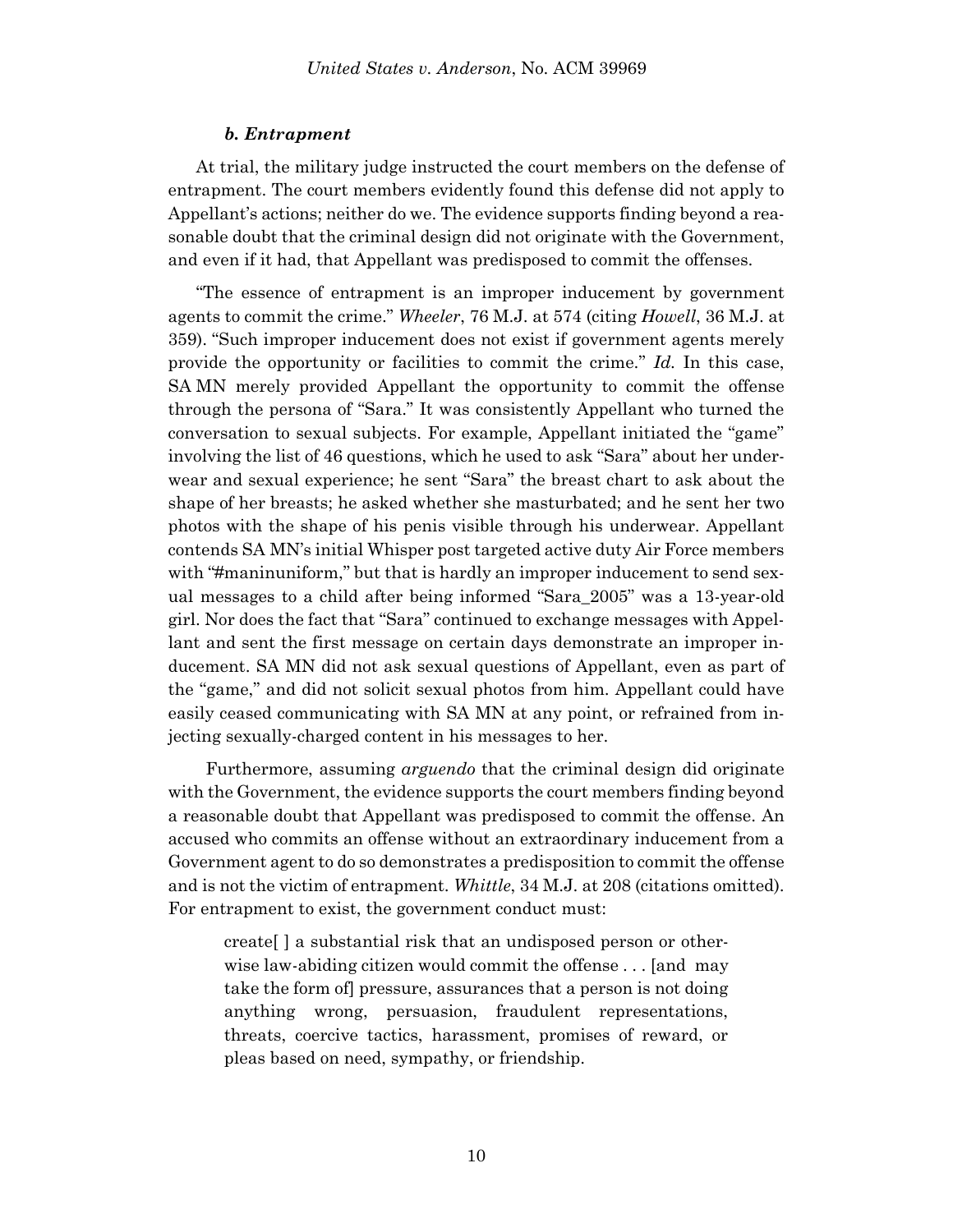*Wheeler*, 76 M.J. at 574–75 (alterations in original) (quoting *Howell*, 36 M.J. at 359–60). "Sara" provided Appellant no such extraordinary inducements in this case. Moreover, Appellant's messages to "Kittycat," who (accurately) identified herself as a 15-year-old girl, including Appellant's attempt to initiate with "Kittycat" the same 46-question "game" he played with "Sara," are powerful evidence he was predisposed to such behavior and not entrapped by SA MN.

Embedded in his argument that he was entrapped, Appellant contends he did not actually believe "Sara" was 13 years old. He argues that SA MN used odd language that a 13-year-old would not use, such as "#maninuniform;" that "Sara" sent numerous messages at times when she should have been in school; and that the two age-regressed photos SA MN sent Appellant were "obviously doctored." We are not persuaded "Sara's" language was significantly implausible for a 13-year-old girl, and we do not find it unlikely that a middle school student would find opportunities to send text messages while at school. How genuine the photos appear may be a matter of opinion, but more importantly, Appellant's messages provide no substantial indication that he doubted "Sara" was 13 years old. On the contrary, he asked "Sara" to hide their correspondence from her mother; warned her not to send him nude pictures because it would be illegal; and explained he did not want to meet her in person because he could "get into a lot of trouble for hanging out with [her]." Appellant cites his comment that "Sara's" photo looked "more mature," but this comment—which echoes "Sara's" prior statement that Appellant looked "so mature"—can readily be interpreted as an effort to compliment "Sara" and make her more comfortable with their communications.<sup>7</sup> At no point in his messages did Appellant suggest he doubted "Sara" was who she said she was.

## *c. Intent to Gratify Sexual Desires*

l

Appellant contends the Government failed to prove beyond a reasonable doubt that the indecent language he sent "Sara" was intended to gratify his sexual desires. However, Appellant does not suggest a non-sexual reason why he would ask "Sara" what kind of underwear she was wearing, what her breasts were like, whether she masturbated, et cetera. Instead, he emphasizes that he did not solicit nude photos from "Sara," discuss sexual acts they could perform together, attempt to meet with her, or escalate the level of their interactions in other ways. However, Appellant's own messages indicate this reluctance was significantly motivated by his fear of "get[ting] into a lot of trouble" because of "Sara's" age, rather than an absence of sexual interest. More generally, evidence that Appellant was willing to engage in some forms of sexual abuse of a child but not in other sexual offenses does not disprove his sexual intent or his guilt. A reasonable finder of fact could easily conclude beyond a

<sup>7</sup> Relevantly, Appellant also told "Kittycat" that she looked older than 15 years.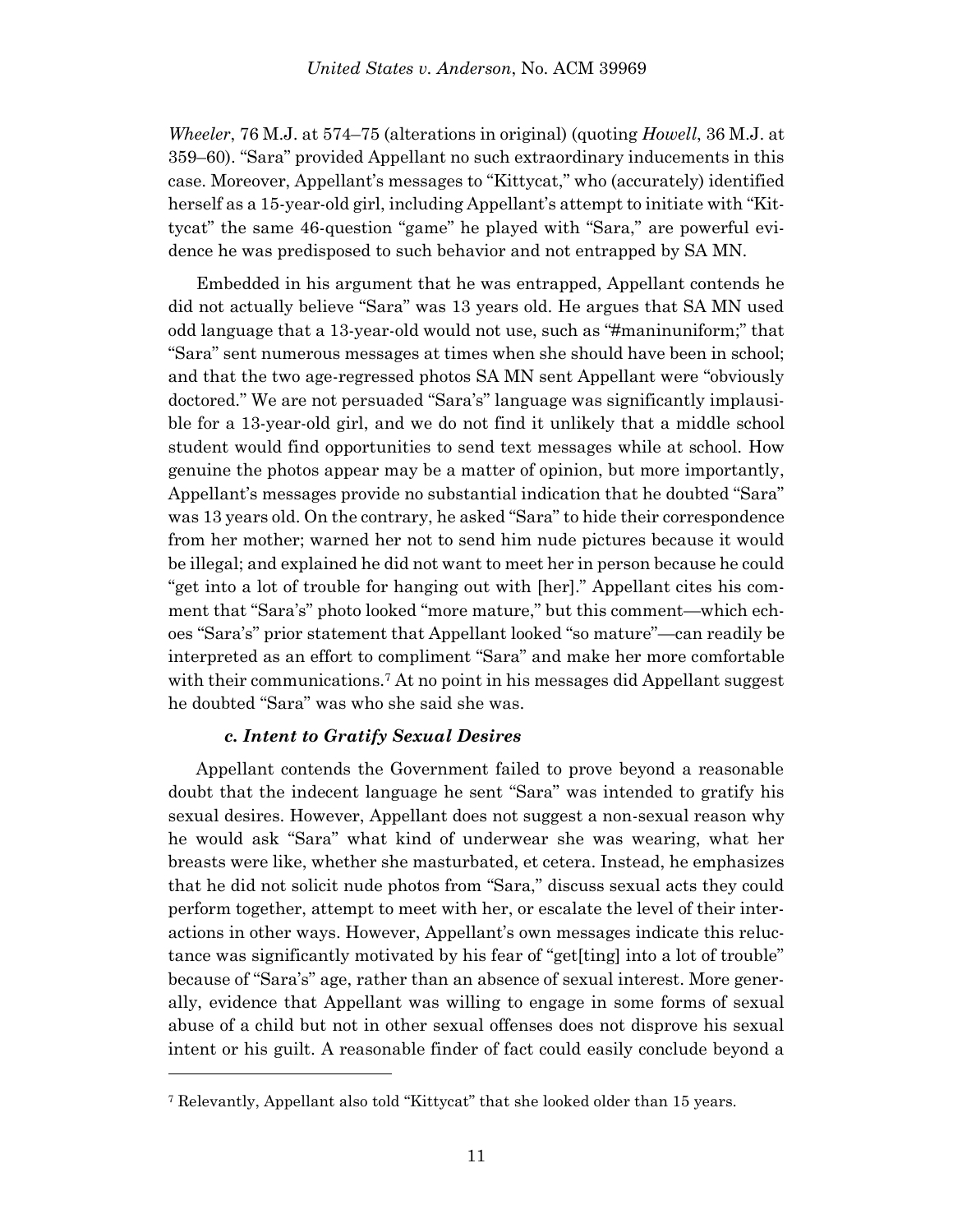reasonable doubt that Appellant sent indecent messages to "Sara" for the purpose of gratifying his sexual desires.

## *d. Conclusion as to Legal and Factual Sufficiency*

Drawing every reasonable inference from the evidence of record in favor of the Government, we conclude the evidence was legally sufficient to support Appellant's convictions beyond a reasonable doubt. *See Robinson*, 77 M.J. at 297–98. Additionally, having weighed the evidence in the record of trial and having made allowances for not having personally observed the witnesses, we are convinced of Appellant's guilt beyond a reasonable doubt and find his convictions factually sufficient. *See Turner*, 25 M.J. at 325.

### **B. Mens Rea for Indecent Conduct Under Article 120b, UCMJ**

### **1. Law**

Whether the military judge correctly instructed the court members is a question of law we review de novo. *United States v. Payne*, 73 M.J. 19, 22 (C.A.A.F. 2014) (citation omitted). The constitutionality of a statute and the mens rea requirement applicable to a particular offense are also questions of law reviewed de novo. *United States v. Gifford*, 75 M.J. 140, 142 (C.A.A.F. 2016) (citations omitted); *United States v. Ali*, 71 M.J. 256, 265 (C.A.A.F. 2012) (citation omitted). However, "[f]ailure to object to an instruction or to omission of an instruction before the members close to deliberate forfeits the objection." R.C.M. 920(f). We review forfeited issues for plain error. *United States v. Davis*, 79 M.J. 329, 331 (C.A.A.F. 2020) (citation omitted). In a plain error analysis, the appellant "has the burden of demonstrating that: (1) there was error; (2) the error was plain or obvious; and (3) the error materially prejudiced a substantial right of the accused." *United States v. Girouard*, 70 M.J. 5, 11 (C.A.A.F. 2011) (footnote and omitted omitted).

In addition, where an appellant "affirmatively declined to object to the military judge's instructions and offered no additional instructions," he may thereby affirmatively waive any right to raise the issue on appeal, even "in regards to the elements of the offense." *Davis*, 79 M.J. at 331 (citations omitted). "However, in *Davis*, [the Court of Appeals for the Armed Forces (CAAF)] noted that [it] review[s] a matter for plain error when there is a new rule of law, when the law was previously unsettled, and when the [trial court] reached a decision contrary to a subsequent rule." *United States v. Schmidt*, \_\_\_ M.J. \_\_\_, No. 21-0004, 2022 CAAF LEXIS 139, at \*10–11 (C.A.A.F. 11 Feb. 2022) (fourth alteration in original) (internal quotation marks and citations omitted). "Whether an appellant has waived an issue is a legal question we review de novo." *Id*. at \*8–9 (citations omitted).

As discussed above with regard to the sufficiency of the evidence, Specification 2 alleged Appellant attempted to commit the offense of sexual abuse of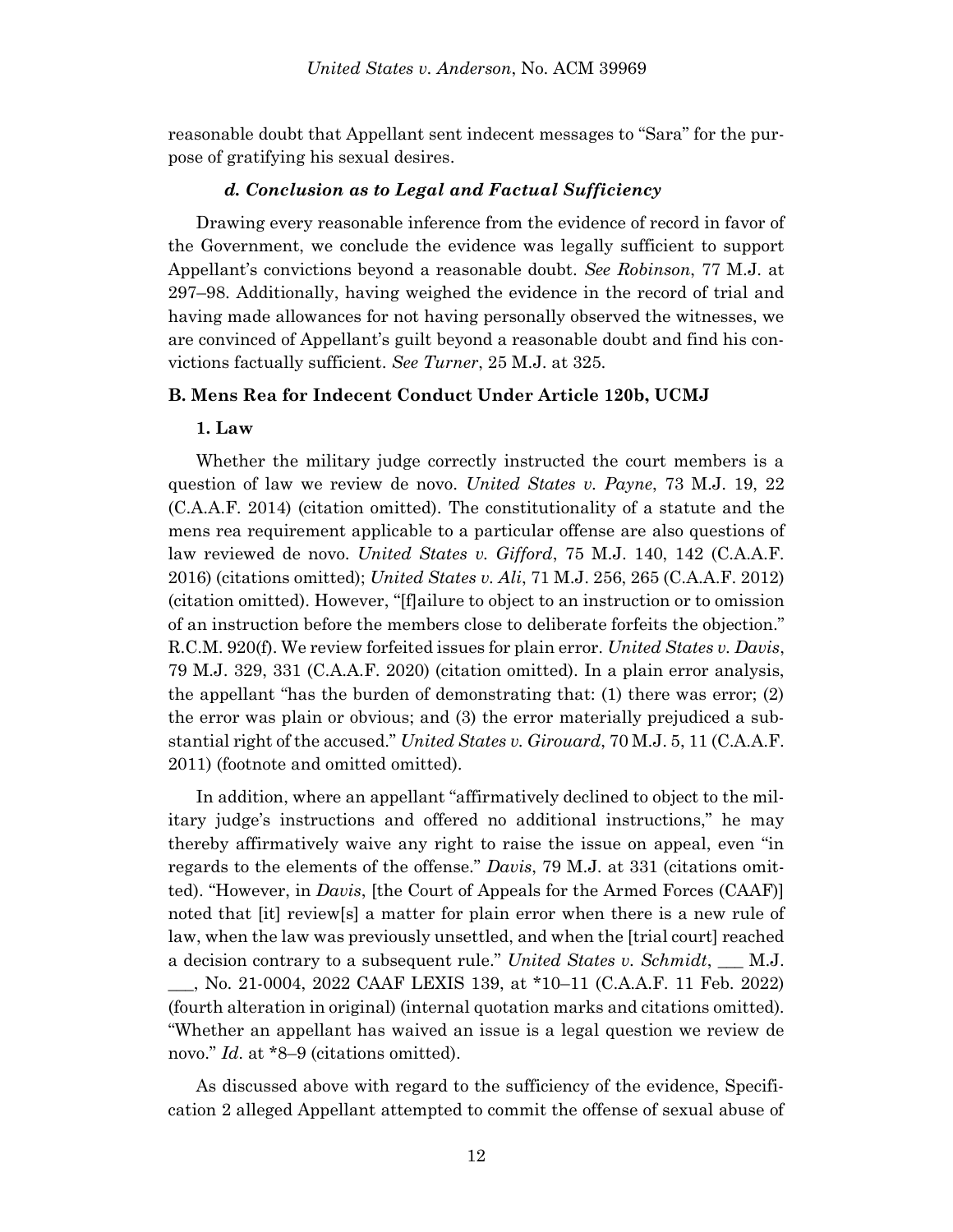a child, in violation of Article 120b, UCMJ, 10 U.S.C. § 920b, by committing a "lewd act" upon "Sara," specifically, by intentionally displaying his genitalia through his clothing in her presence via communications technology. For purposes of Specification 2, the relevant definition of a "lewd act" included, *inter alia*,

any indecent conduct, intentionally done with or in the presence of a child, including via any communication technology, that amounts to a form of immorality relating to sexual impurity which is grossly vulgar, obscene, and repugnant to common propriety, and tends to excite sexual desire or deprave morals with respect to sexual relations.

## *MCM*, pt. IV,  $\parallel$  62.a.(h)(5)(D).

"In determining the mens rea applicable to an offense, we must first discern whether one is stated in the text, or, failing that, whether Congress impliedly intended a particular mens rea." *United States v. McDonald*, 78 M.J. 376, 378– 79 (C.A.A.F. 2019) (citation omitted). "[T]he existence of a mens rea is presumed in the absence of clear congressional intent to the contrary." *Id.* at 379 (citing *United States v. Haverty*, 76 M.J. 199, 203–04 (C.A.A.F. 2017)). "[A] general intent mens rea is not the absence of a mens rea, and such offenses remain viable in appropriate circumstances post-*Elonis*." *Id*. (citing *Elonis v. United States*, 575 U.S. 723, 736 (2015)). A general intent offense implies a mens rea that the accused intentionally committed the charged act. *Id*. at 381.

### **2. Analysis**

As clarified by his reply brief, Appellant contends that Article 120b, UCMJ, is unconstitutional to the extent that the definition of a "lewd act" permits conviction for indecent conduct according to an objective standard, and without requiring proof that the accused acted with subjective intent with respect to indecency. Appellant contrasts Specification 1, which as charged required the Government to prove he communicated indecent language to "Sara" with the specific intent to gratify his sexual desires, with Specification 2, which required that the alleged *conduct* be intentional but meet an *objective* standard of immorality as determined by the court members, without any requirement to prove Appellant's subjective intent to gratify sexual desires. Appellant relies on *Elonis*, where the United States Supreme Court overturned a conviction based on an erroneous jury instruction "that the Government need prove only that a reasonable person would regard [the petitioner's] communications as threats." 575 U.S. at 740. Doing so, the Court noted, would effectively create a mens rea of negligence based on an objective standard. *Id.* Accordingly, Appellant contends this court should set aside the finding of guilty as to Specification 2.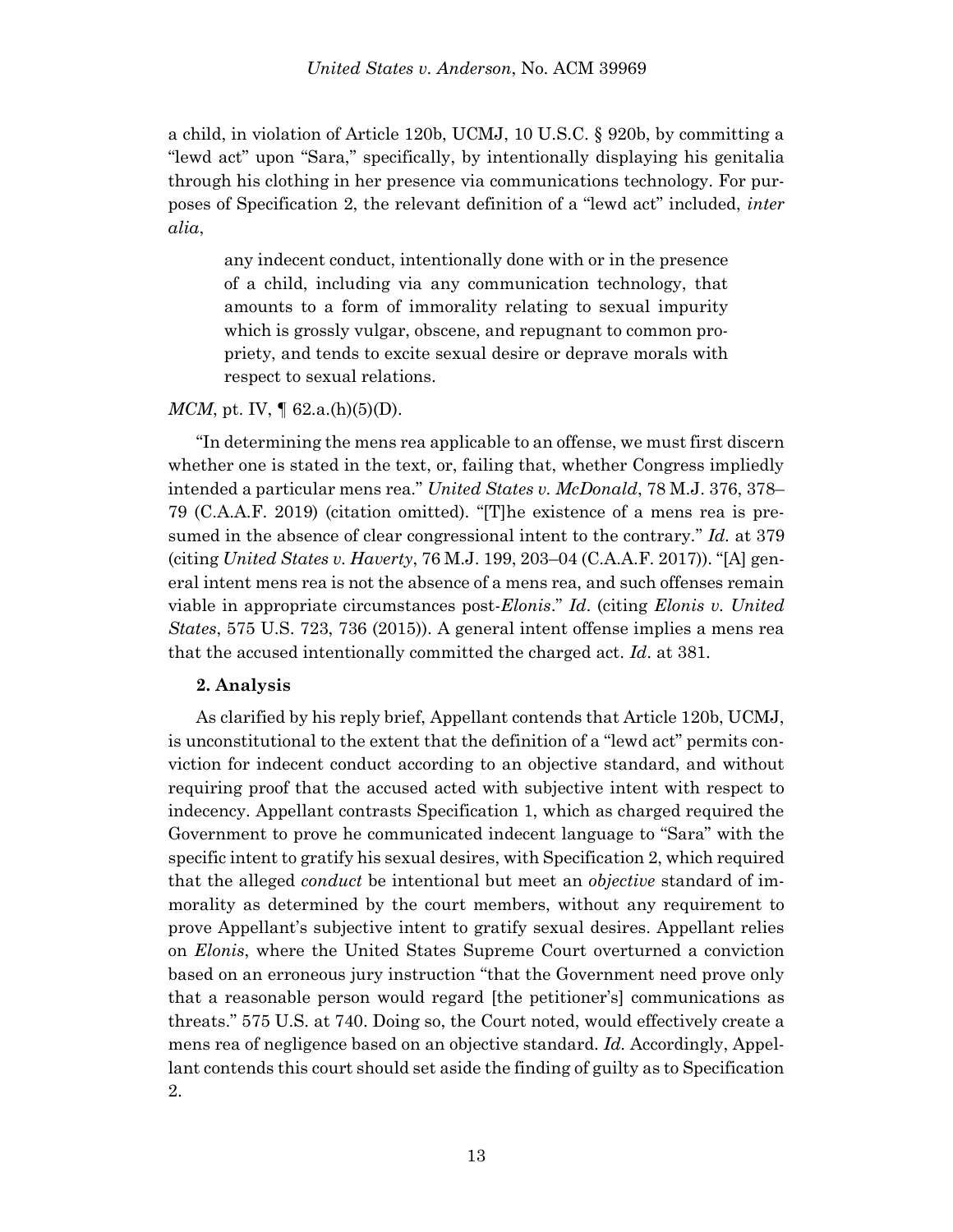However, as an initial matter we must address whether, as the Government contends, Appellant waived this issue when trial defense counsel told the military judge the Defense did not have any objection with regard to the court member instructions on the elements of Specification 2. *See Davis*, 79 M.J. at 331 (citations omitted). Appellant has not specifically addressed this point. In order to answer this question, we must consider whether the situation in Appellant's trial was more analogous to *Davis*, where the CAAF applied waiver, or to its recent decision in *Schmidt*, where it did not.

In *Davis*, the CAAF held the appellant "expressly and unequivocally acquiesce[ed]" to the military judge's findings instructions when the defense "affirmatively declined to object [twice] and offered no additional instructions." 79 M.J. at 331 (citations omitted). Similarly, in the instant case, before the military judge provided the findings instructions to the court members, the civilian trial defense counsel agreed that the instructions were "a correct statement of law." In addition, after the military judge read the instructions to the court members he asked the parties if there were any objections or requests for additional instructions; the civilian trial defense counsel responded, "No, Your Honor."

In *Schmidt*, Judge Sparks, announcing the opinion of the court,<sup>8</sup> acknowledged trial defense counsel "assented" to the legal definition the military judge provided the court members, which the appellant subsequently challenged on appeal. *Schmidt*, 2022 CAAF LEXIS 139, at \*10. Although "[i]n light of *Davis*, this affirmative declination to object to the military judge's definition . . . would appear to waive [the appellant]'s right to challenge that definition on appeal," Judge Sparks explained the defense's "failure to object was not waiver given the unsettled nature of the law" at the time of the trial with respect to the specific definition at issue. *Id*. at \*11. Accordingly, Judge Sparks reviewed the challenged instruction for plain error. *Id*. at \*11–15.

Returning to the instant case, similar to *Davis*, and contrary to his argument on appeal, Appellant affirmatively acquiesced in the military judge's definition of the elements of attempted sexual abuse of a child by indecent conduct in violation of Article 120b, UCMJ, as alleged in Specification 2. Therefore, applying *Davis* in light of *Schmidt*, the question becomes whether the legal point Appellant now asserts on appeal was "unsettled" in a manner similar to the definition at issue in *Schmidt*. On one hand, the language of the statute appears clear, and Appellant cites no decision by the CAAF, by this court, or

l

<sup>8</sup> Judge Sparks's opinion was not joined by any other judge. However, Chief Judge Ohlson writing separately and concurring in the judgment, joined by Senior Judge Erdmann, "agree[d] with Judge Sparks that this is not a waiver case." *Schmidt*, 2022 CAAF LEXIS 139, at \*15–16 (Ohlson, C.J., concurring in the judgment).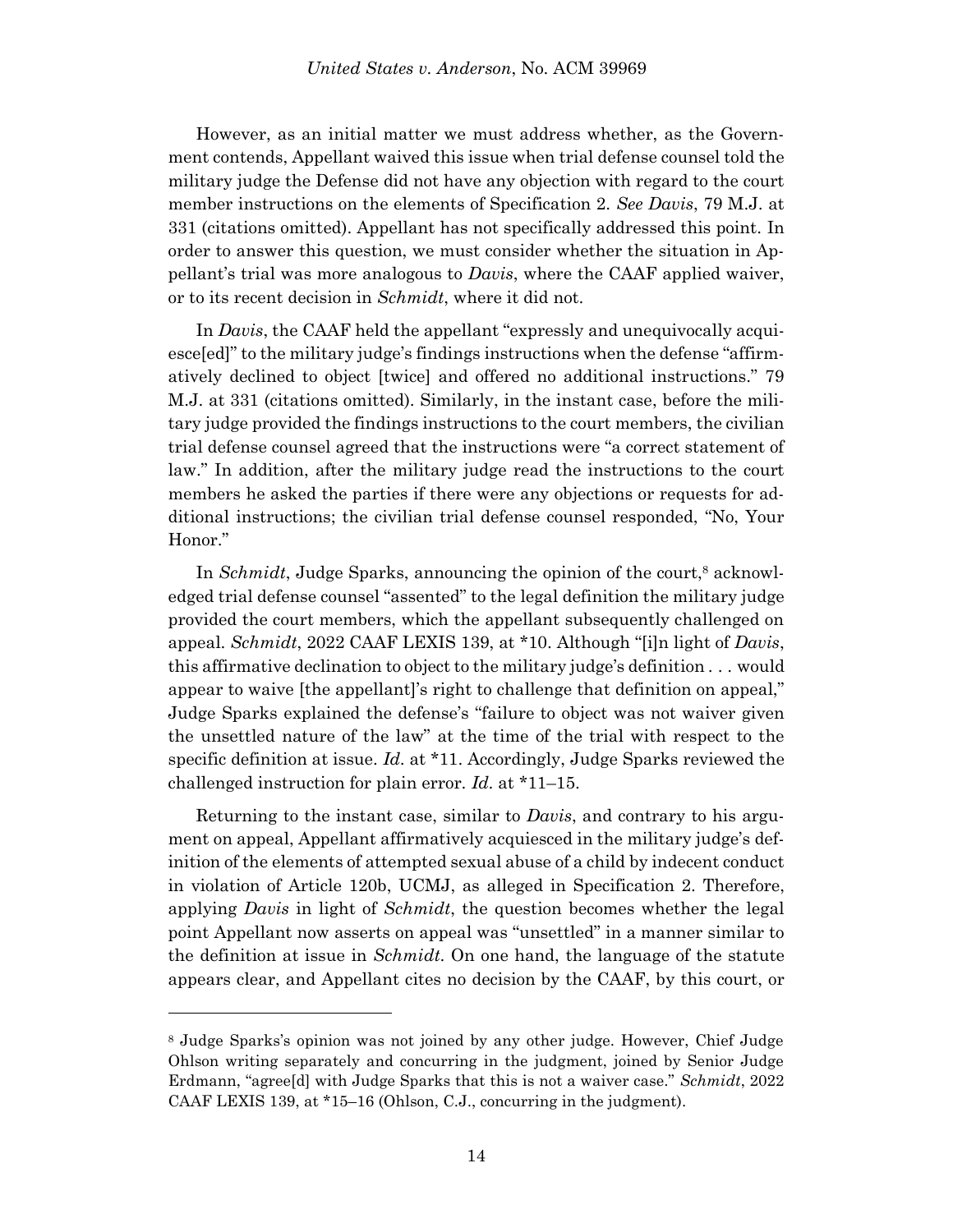by our sister Courts of Criminal Appeals that suggests the objective standard for indecency under Article 120b, UCMJ, may be unconstitutional. *Cf. United States v. Miller*, No. ACM 39747, 2021 CCA LEXIS 95 (A.F. Ct. Crim. App. 3 Mar. 2021) (unpub. op.) (affirming convictions for attempted sexual abuse of a child by indecent conduct), *rev. denied*, 81 M.J. 334 (C.A.A.F. 2021). However, we have not found "binding precedent" applying *Elonis* to the objective standard of indecency in Article 120b, UCMJ, as Appellant now seeks to do. *See Schmidt*, 2022 CAAF LEXIS 139, at \*11. Recognizing our authority under Article 66, UCMJ, 10 U.S.C. § 866, to pierce waiver in order to ensure an appellant has not been unfairly prejudiced by a legal error, we will assume, without deciding, that Appellant forfeited rather than waived this issue. *See United States v. Hardy*, 77 M.J. 438, 442–43 (C.A.A.F. 2018) (citing *United States v. Quiroz*, 55 M.J. 334, 338 (C.A.A.F. 2001)).

Reviewing Appellant's claim for plain error, we find Appellant is entitled to no relief. Questions of statutory construction begin with the language of the statute. *McDonald*, 78 M.J. at 379 (citation omitted). *Elonis* explained that "[w]hen interpreting federal criminal statutes that are silent on the required mental state, we read into the statute only that mens rea which is necessary to separate wrongful conduct from otherwise innocent conduct." 575 U.S. at 736 (internal quotation marks and citations omitted). Moreover, courts "'must give effect to the clear meaning of statutes as written' and questions of statutory interpretation should 'begin and end . . . with [statutory] text, giving each word its ordinary, contemporary, and common meaning.'" *United States v. Andrews*, 77 M.J. 393, 400 (C.A.A.F. 2018) (alterations in original) (quoting *Star Athletica, L.L.C. v. Varsity Brands, Inc.*, 137 S. Ct. 1002, 1010 (2017)). The statute challenged in *Elonis* expressly provided for a "reasonable person" standard with respect to the definition of a "true threat," effectively applying a negligence standard with regard to the content of the communication. 575 U.S. at 731. In contrast, Article 120b(h)(5)(D), UCMJ, at issue in the instant case, provides a definition for indecency that does not rely on a reasonable person standard. Thus, we find that in the absence of any defense objection, a military judge would not "plainly" or "obviously" conclude *sua sponte* that Article 120b, UCMJ, was unconstitutional in light of *Elonis*. Furthermore, we find the statute's requirement that the conduct be intentionally performed with or in the presence of a child under the age of 16 years, coupled with the requirement that the conduct be "indecent" and actually "tend[ ] to excite sexual desire or deprave morals with respect to sexual relations," sufficiently separates wrongful conduct from otherwise innocent conduct. Accordingly, we find Appellant has failed to demonstrate plain or obvious error.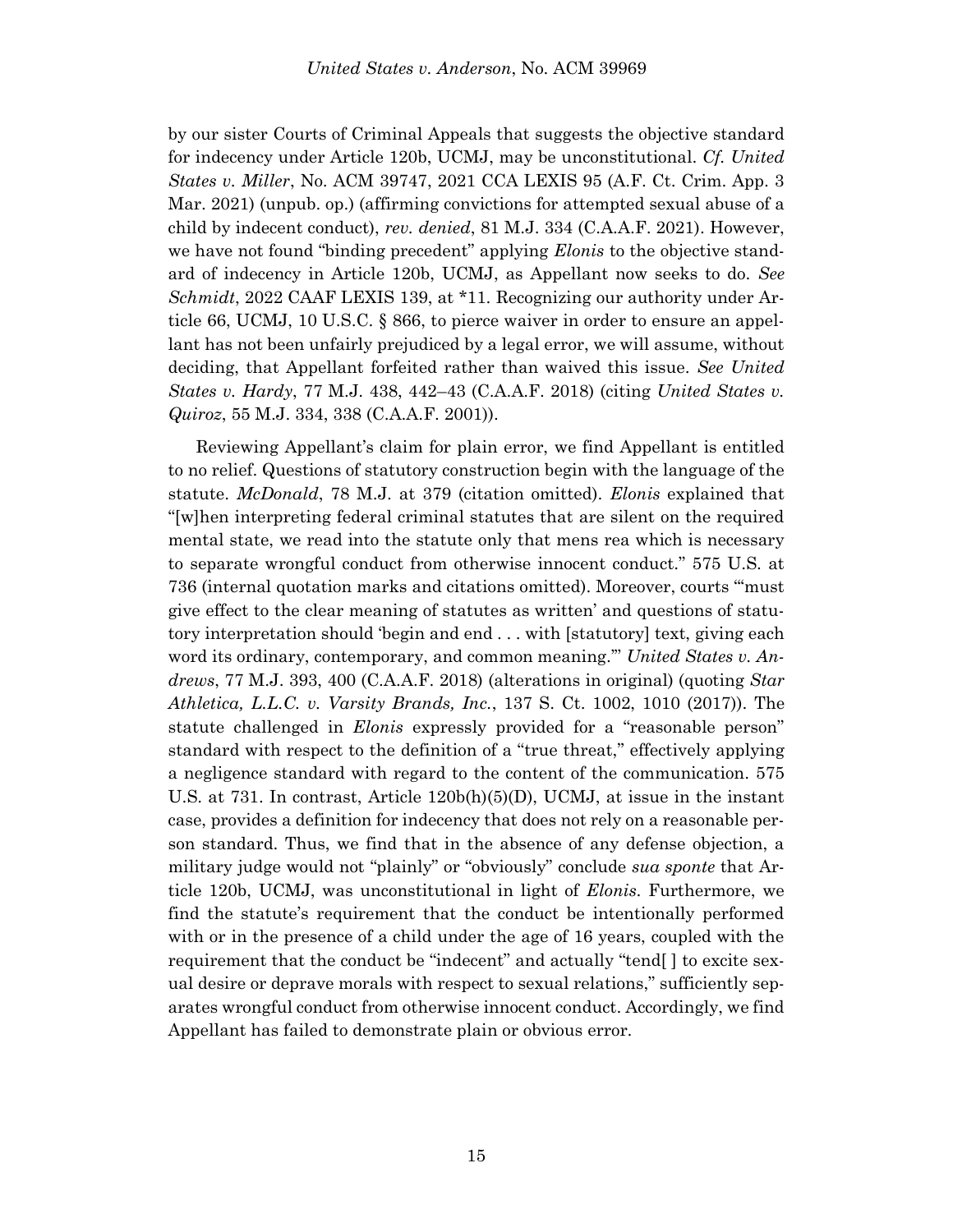### **C. Mil. R. Evid. 404(b)**

#### **1. Additional Background**

On 1 May 2020, a month before Appellant's trial, the Government provided the Defense written notice in accordance with Mil. R. Evid. 404(b) that it might seek to introduce evidence of the following acts: (1) that Appellant "sent the same breast chart cartoon and 'pick a number game' to multiple users on the Whisper chat application," as evidence of a common scheme or plan; (2) that Appellant "sent the same clothed image of himself to both [SA MN] as he did to a Whisper user identified as '[K]ittycat' who told [Appellant] she was fifteen" and who "was later identified as a fifteen year old Ramstein high school student," as potential rebuttal evidence; and (3) that Appellant "spoke with a user [on Whisper] who identified herself as a 17 year old and [Appellant] asked her for 'sexy' pictures," also as potential rebuttal evidence.

On 26 May 2020, less than a week before Appellant's trial, the Government provided additional Mil. R. Evid. 404(b) notice regarding searches Appellant performed on a particular website, and evidence Appellant exchanged messages and photos with two additional Whisper users, as evidence of Appellant's intent, "knowledge" that "Sara" was a child, absence of mistake, and the existence of a common scheme or plan.

At trial, after opening statements, the Defense submitted a motion to exclude the evidence referred to in the Government's 26 May 2020 notice on the grounds that it was untimely, that the Government provided insufficient information regarding the specifics and context of the noticed evidence, and that any probative value would be substantially outweighed by the danger of unfair prejudice. The Government submitted a written opposition to the defense motion with several attachments, including the AFOSI Report of Investigation (ROI).

The military judge held a hearing on the motion at which he received argument from counsel. The scope of the hearing expanded to address the admissibility of the evidence identified in the Government's 1 May 2020 notice as well as the 26 May 2020 notice. At the conclusion of the hearing, the military judge issued an oral ruling which he subsequently supplemented in writing. With respect to the 1 May 2020 notice, the military judge noted the Government had "withdrawn" its use of evidence that Appellant sent the "breast chart cartoon" and "pick a number game" to multiple Whisper users, as well as evidence Appellant requested "sexy pictures" from a Whisper user who described herself as 17 years old, and that such evidence was "not admissible without further notice." The military judge further noted the Government had withdrawn the use of evidence that Appellant sent the same clothed image of himself to "Kittycat" that he had sent to "Sara." However, he ruled that evidence Appellant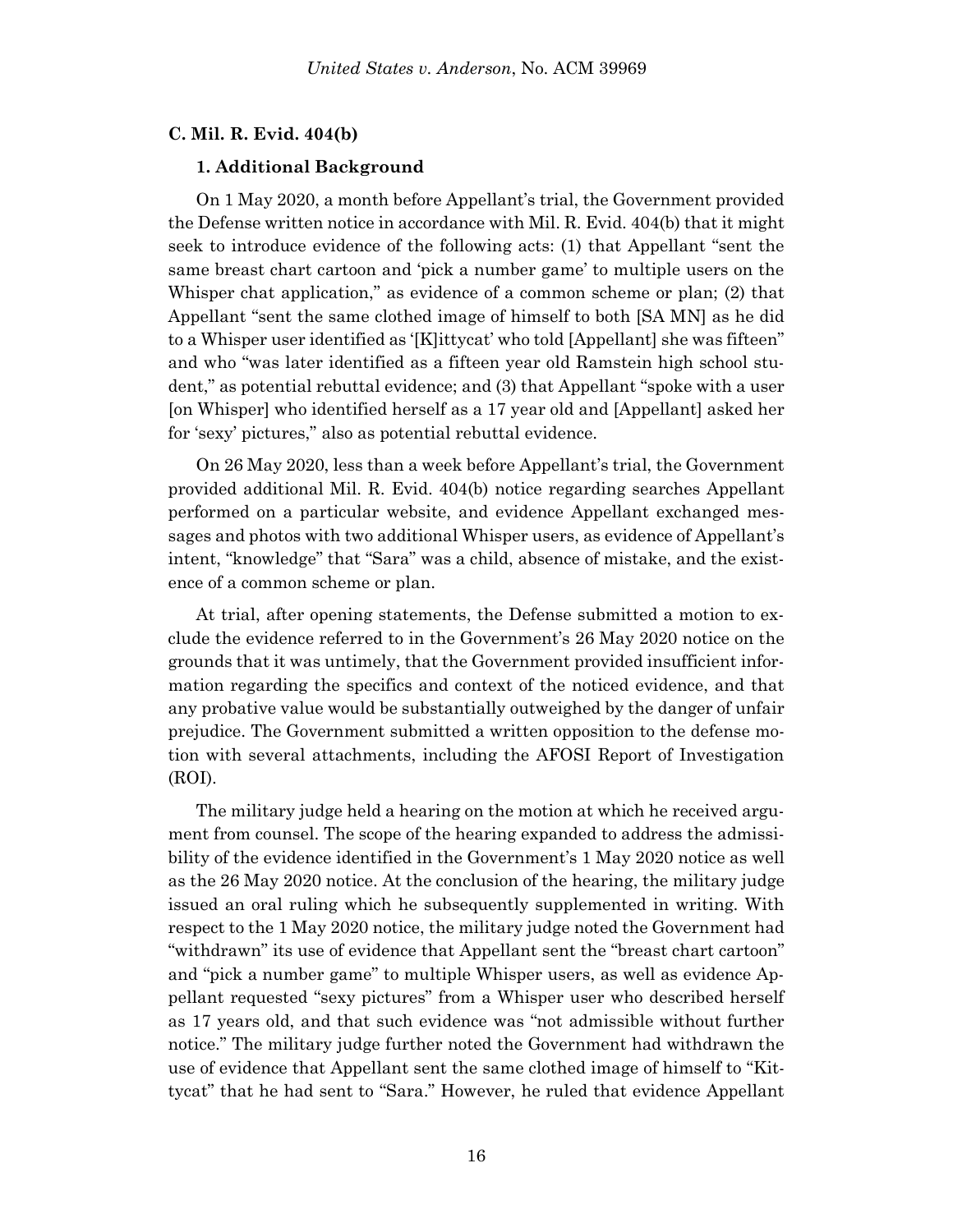communicated with a Whisper user identified as "Kittycat" who told Appellant she was 15 years old, and was in fact a 15-year-old high school student, was relevant and admissible to show the existence of a common plan or scheme and to show Appellant's intent in his communications with "Sara," and its probative value was not substantially outweighed by the danger of unfair prejudice. In addition, the military judge excluded the evidence identified in the 26 May 2020 notice because the notice was untimely and not in compliance with the military judge's scheduling order.

After trial defense counsel cross-examined the Government's first witness, SA MN, the Government requested an Article 39(a), UCMJ, 10 U.S.C. § 839(a), hearing. There, trial counsel argued the Defense had opened the door to several matters in the 1 May 2020 Mil. R. Evid. 404(b) notice. Trial counsel pointed to questions the Defense had asked which suggested Appellant may have believed "Sara" was actually an adult, such as the number of times SA MN had sent messages to Appellant on Whisper when a 13-year-old would have been at school, and the fact that the person depicted in the age-regressed photos SA MN sent Appellant was actually 25 years old. The military judge agreed with trial counsel that the door had been opened, and further indicated he believed the issue of entrapment had been raised. The military judge permitted the Government to introduce evidence of the entirety of the Whisper conversation between Appellant and "Kittycat." However, the military judge continued to exclude evidence addressed in the 26 May 2020 Mil. R. Evid. 404(b) notice.

The military judge subsequently issued a supplemental written ruling on the Defense's motion to exclude Mil. R. Evid. 404(b) evidence. The ruling held that evidence Appellant communicated on Whisper with "Kittycat," who identified herself as 15 years old and was later identified as an actual 15-year-old high school student, was admissible as evidence of a common scheme or plan, of Appellant's intent, and to rebut the defense of entrapment. However, the ruling did not specifically address the substance of the communications between Appellant and "Kittycat." The ruling also reiterated that the Government had withdrawn its use of the other evidence addressed in its 1 May 2020 Mil. R. Evid. 404(b) notice, and that the motion to exclude was granted with respect to the evidence addressed in the 26 May 2020 notice.

The Government introduced the entirety of Appellant's messages with "Kittycat." Her initial Whisper post asked, "Who goes to Ramstein High School?" Appellant responded on 11 February 2019 by asking "Kittycat," "You know what I like about high school girls?" After "Kittycat" responded, "What," Appellant replied, "I keep getting older and they stay the same age [laughing emoji]." Appellant then asked if "Kittycat" was "into guys older than [her]." After "Kittycat" informed Appellant she was 15 years old and a sophomore in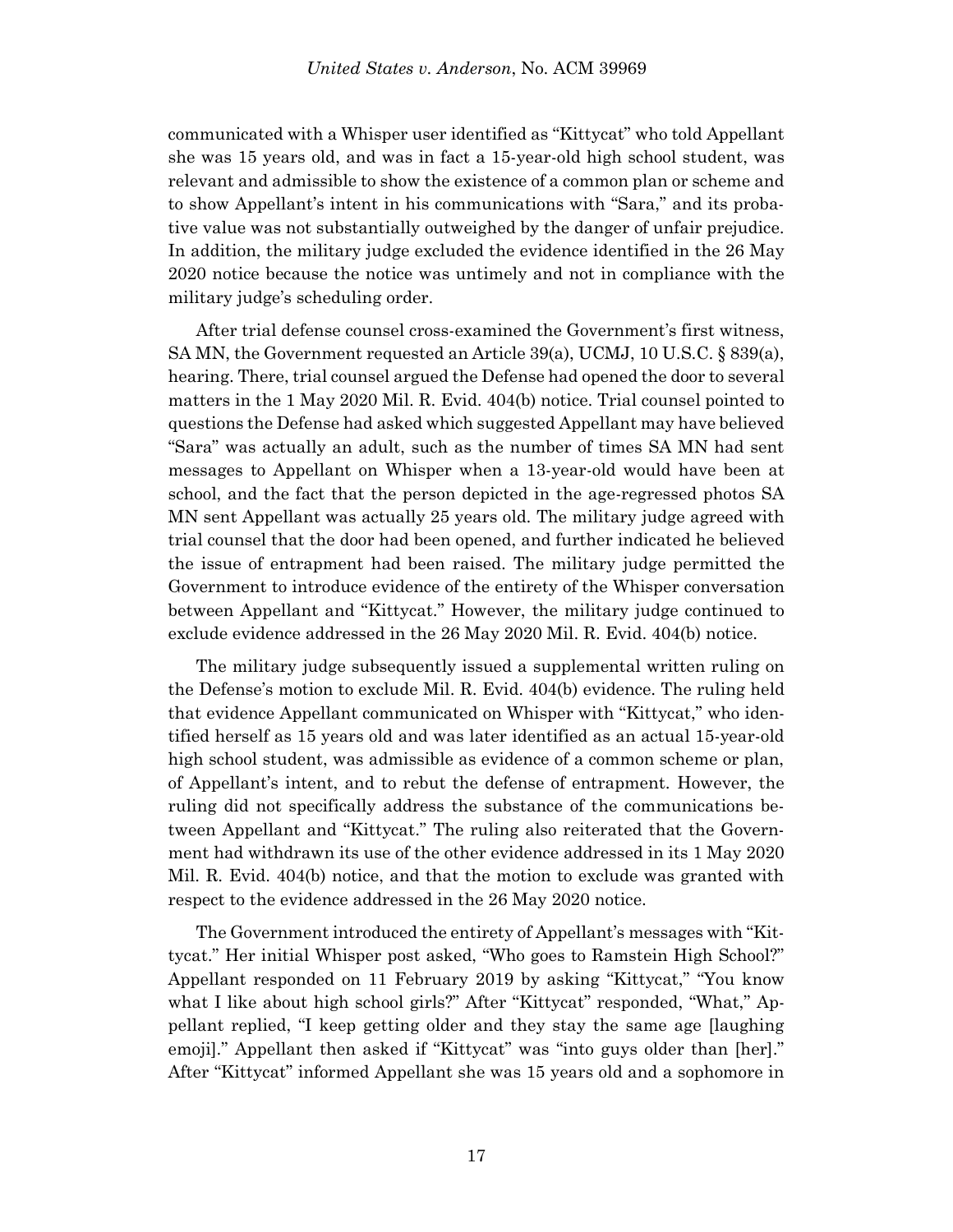high school, Appellant continued to exchange messages with her. When Appellant told "Kittycat" he was curious what she looked like, she sent him an actual clothed photo of her upper torso and head. Appellant told "Kittycat" she was "cute" and looked 17 or 18 years old rather than 15. Appellant then sent "Kittycat" the "pick a number game" and invited her to play with him. When "Kittycat" responded "Eh" and told him she had a boyfriend, Appellant responded, "It's ok, it's an chat on whisper. He won't know," and then sent her the same photo of himself sitting in a car that he had sent "Sara." Appellant asked "Kittycat" if her boyfriend was in Germany, to which she replied, "Yes." Appellant then responded, "Right on, [ ] What are you doing on whisper?" The following afternoon, 12 February 2019, Appellant attempted to reinitiate contact with "Kittycat," asking, "Hey how are you?" which was the last message.

AFOSI agents apprehended Appellant the following day.

### **2. Law**

Mil. R. Evid. 404(b) provides that evidence of a crime, wrong, or other act by a person is generally not admissible as evidence of the person's character in order to show the person acted in conformity with that character on a particular occasion. However, such evidence may be admissible for another purpose, including, *inter alia*, proving intent or the existence of a plan. Mil. R. Evid.  $404(b)(2)$ . The list of potential purposes in Mil. R. Evid.  $404(b)(2)$  "is illustrative, not exhaustive." *United States v. Ferguson*, 28 M.J. 104, 108 (C.M.A. 1989). "When the defense of entrapment is raised, evidence of uncharged misconduct by the accused of a nature similar to that charged is admissible to show predisposition." R.C.M. 916(g), Discussion (citing Mil. R. Evid. 404(b)). We apply a three-part test to review the admissibility of evidence under Mil. R. Evid. 404(b): (1) does the evidence "reasonably support a finding" that the accused committed the prior crime, wrong, or act; (2) what "fact of . . . consequence is made more or less probable" by the proffered evidence; and (3) is the "probative value . . . substantially outweighed by the danger of unfair prejudice?" *United States v. Reynolds*, 29 M.J. 105, 109 (C.M.A. 1989) (alterations in original) (internal quotation marks and citations omitted).

Mil. R. Evid. 403 provides that evidence that is relevant and otherwise admissible may be excluded if its probative value is substantially outweighed by the danger of, *inter alia*, unfair prejudice or confusion of the issues.

We review a military judge's decision to admit or exclude evidence for an abuse of discretion. *United States v. Freeman*, 65 M.J. 451, 453 (C.A.A.F. 2008) (citing *United States v. Ayala*, 43 M.J. 296, 298 (C.A.A.F. 1995)). "A military judge abuses his discretion when: (1) the findings of fact upon which he predicates his ruling are not supported by the evidence of record; (2) if incorrect legal principles were used; or (3) if his application of the correct legal principles to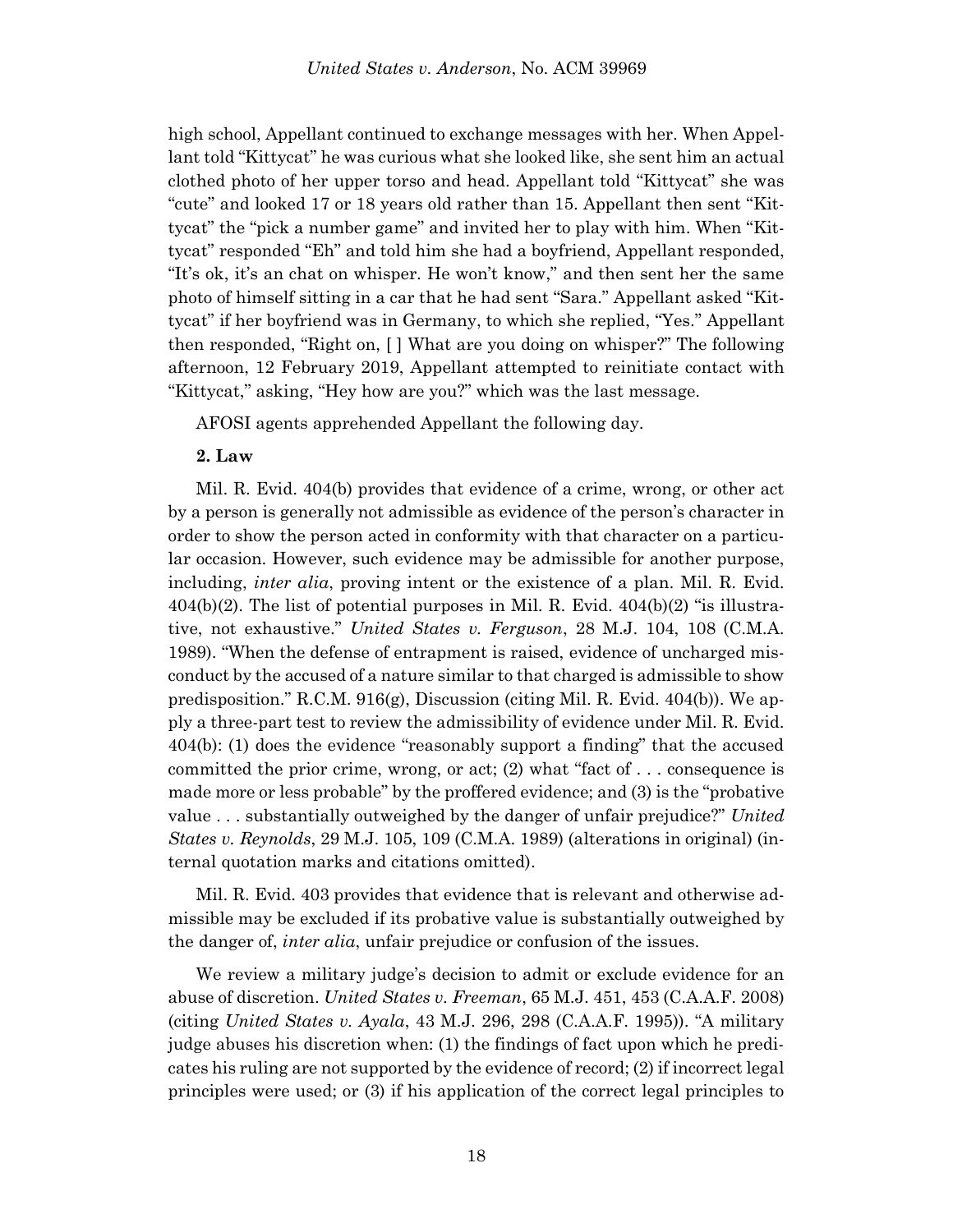the facts is clearly unreasonable." *United States v. Ellis*, 68 M.J. 341, 344 (C.A.A.F. 2010) (citation omitted). "If the military judge fails to place his findings and analysis on the record, less deference will be accorded." *United States v. Flesher*, 73 M.J. 303, 312 (C.A.A.F. 2014).

#### **3. Analysis**

Appellant contends the military judge abused his discretion both by permitting the Government to introduce evidence that Appellant communicated on Whisper with "Kittycat," who told Appellant she was 15 years old and was in fact 15 years old, as well as by permitting the Government to introduce the actual messages themselves. As an initial matter, Appellant correctly notes that neither the military judge's initial oral ruling nor his supplemental written ruling addressed the content of Appellant's communications with "Kittycat" beyond the fact that she told Appellant her age; therefore, the military judge's decision to admit the actual communications is afforded less deference. Accordingly, we analyze the two prongs of Appellant's argument separately.

## *a. Evidence that Appellant Communicated with "Kittycat"*

First, Appellant contends the military judge's findings of fact are not supported by the record. We disagree. The relevant finding of fact, as stated in the written ruling, was that "[t]he search of [Appellant's] cellular phone revealed Whisper chat messages between [Appellant] and a user identified as '[K]ittycat' who told [Appellant] she was fifteen and that this user was later identified as a fifteen[-]year-old Ramstein Air Base high school student." The ruling further stated the military judge "adopted as findings of fact" the "relevant statements" contained in the ROI attached to the Government's response to the defense motion to dismiss. Although the ROI did not include the actual messages between Appellant and "Kittycat," it did include sufficient information regarding what the AFOSI obtained from Appellant's phone and learned about "Kittycat" to support the military judge's finding of fact.

Appellant next argues that the evidence that Appellant communicated with "Kittycat" does not make a fact of consequence to the trial more or less probable. He cites the comment in the AFOSI report that "[Appellant] did not discuss sexual information or share inappropriate photos with ['Kittycat']." Appellant also cites *United States v. Morrison* for the principle that "uncharged acts must be almost identical to the charged acts to be admissible as evidence of a plan or scheme." 52 M.J. 117, 122 (C.A.A.F. 1999) (internal quotation marks and citations omitted). Yet Appellant's conduct with "Kittycat," so far as it went, was extremely similar to his conduct with "Sara." In both cases, Appellant initiated contact with a female in Appellant's geographic area who had made a Whisper post; in both cases, Appellant carried on the conversation with someone who identified themselves as a child under 16 years old; and Appellant's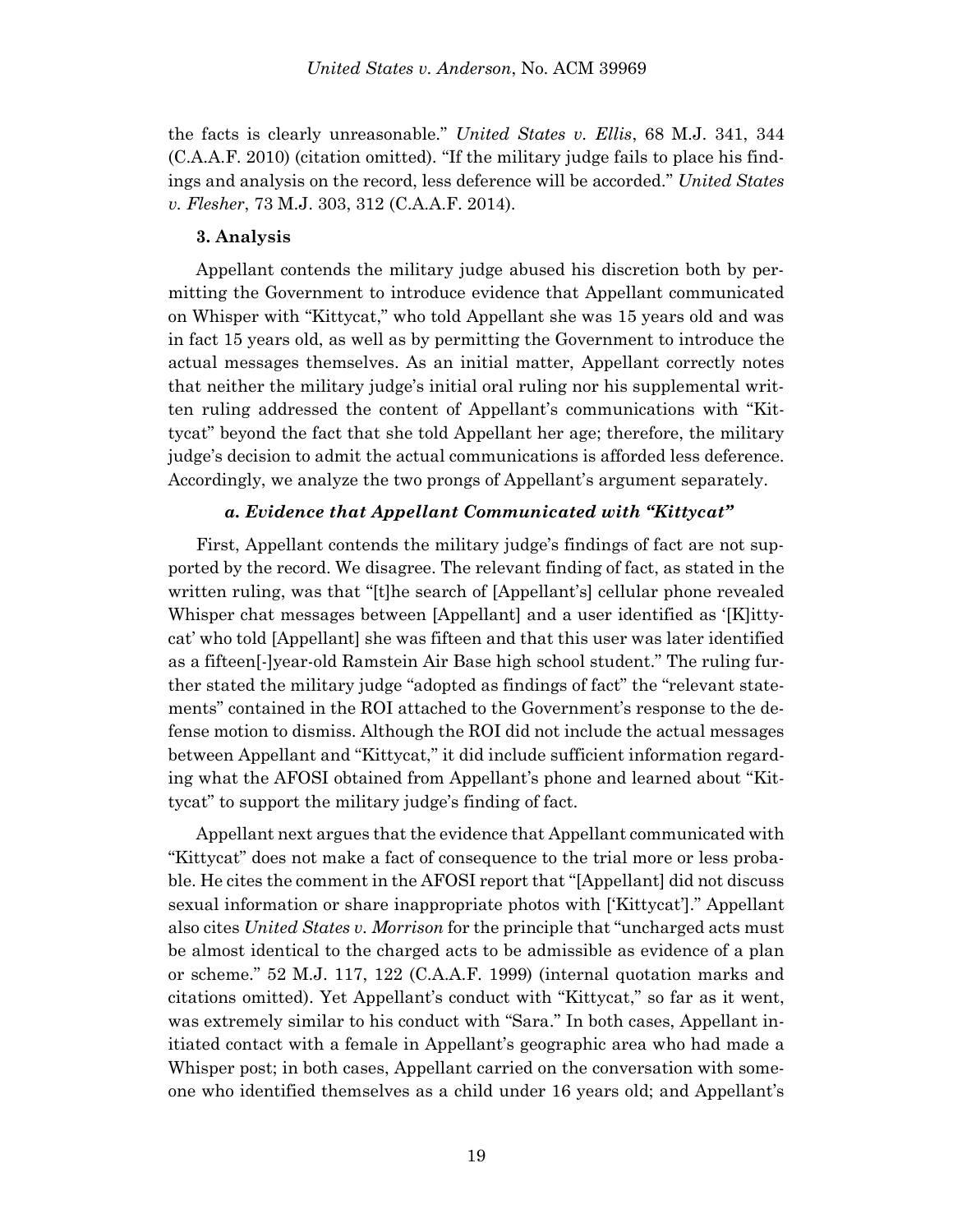contact with "Kittycat" occurred close in time to his communication with "Sara." We find the military judge did not abuse his discretion by concluding this evidence was admissible as some evidence of a scheme or plan on Appellant's part to "initiate sexual conversations with other Whisper users" under the age of 16 years. 9

For similar reasons, contrary to Appellant's argument, we find this evidence also met the lower standard for evidence relevant to Appellant's intent that the "wrongs or acts need only be similar to the offense charged and not too remote therefrom." *United States v. Woodyard*, 16 M.J. 715, 718 (A.F.C.M.R. 1983) (footnote and citation omitted). As explained above, Appellant's actions with "Kittycat" were very similar to his actions with "Sara," so far as they went, and close in time with them. Appellant argues the ROI does not indicate the date or month when Appellant's communications with "Kittycat" took place. However, the ROI does include interview summaries that indicate "Kittycat" moved to Germany in the fall of 2018, which would support the military judge's determination that "Kittycat's" contact with Appellant must have been sufficiently close in time to the charged conduct to be relevant.

Appellant does not address the military judge's ruling that this evidence would be admissible to rebut a defense of entrapment, and we find no abuse of discretion in that respect. The fact that Appellant knowingly communicated with an actual 15-year-old child on Whisper regarding sexual matters was strong evidence that he was predisposed to engage in indecent sexual conversations with children under the age of 16 years, and was not lured into doing so by an extraordinary inducement. *See Whittle*, 34 M.J. at 208; Mil. R. Evid. 405(b) (allowing "character or [a] character trait [that] is an essential element" of a claim or defense to be "proved by relevant specific instances of the person's conduct"); *see also United States v. Schelkle*, 47 M.J. 110, 112 (C.A.A.F. 1997) ("Character might be an element of a defense if entrapment is claimed and the [G]overnment wants to prove predisposition.").

The military judge included his balancing of the probative value of the evidence against the danger of unfair prejudice, and accordingly his determination is entitled to greater deference. The military judge explained the probative value was "not substantially outweighed by a danger of unfair prejudice, confusing the issues, misleading the members, undue delay, wasting time, or needlessly presenting cumulative evidence." The military judge further explained:

l

<sup>9</sup> Assuming *arguendo* the military judge did abuse his discretion by admitting evidence Appellant communicated with "Kittycat" as evidence of a scheme or plan, we find such an error did not materially prejudice Appellant's substantial rights.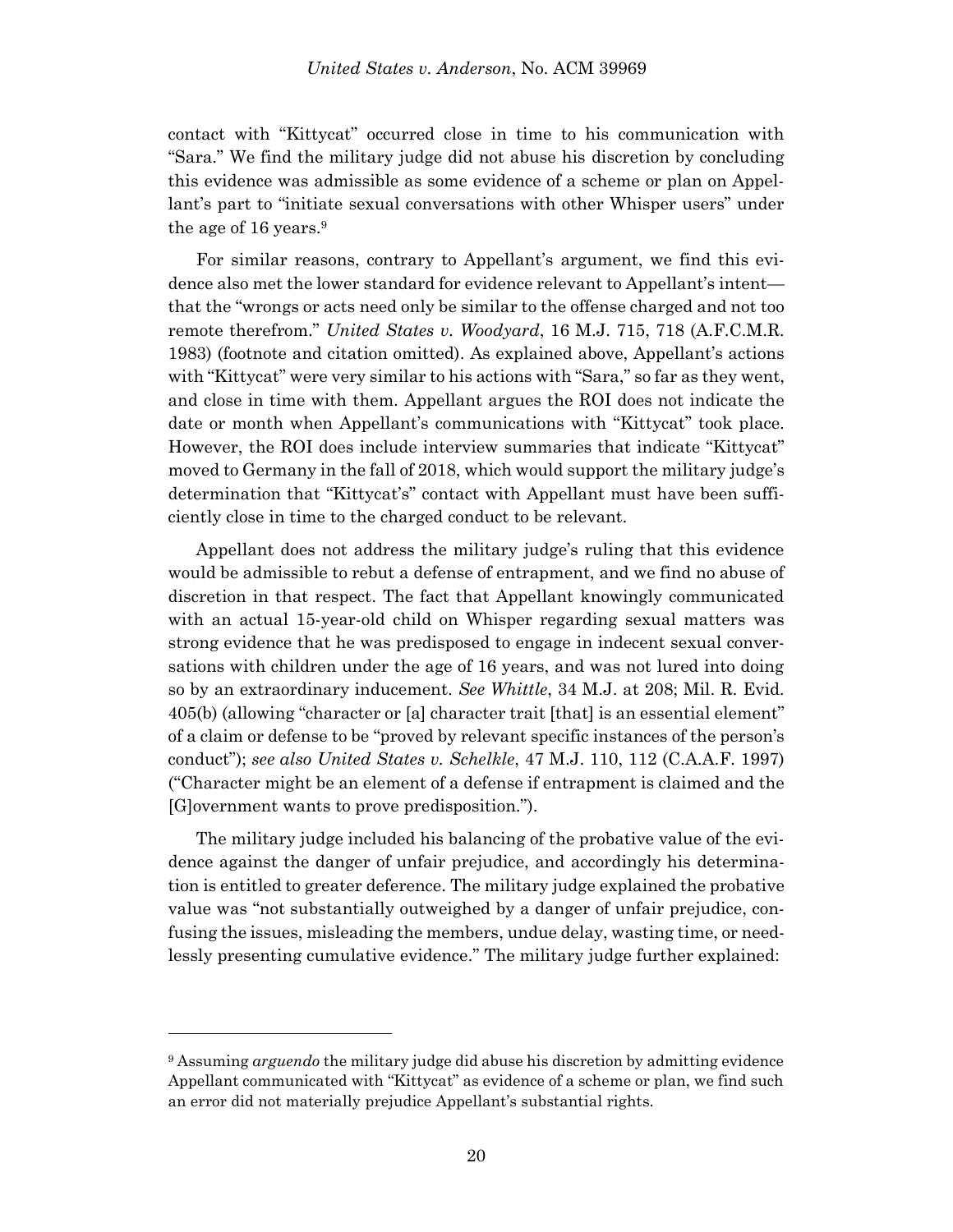Specifically, presenting this evidence will take very little additional time as the [G]overnment was already going to call the law enforcement agent to testify regarding [Appellant's] use of Whisper and this portion of their testimony will not take a significant period of time, the evidence is not cumulative as to any other evidence, and the danger of unfair prejudice to [Appellant] is minimal given the nature of the charged misconduct.

We find no abuse of discretion in the military judge's balancing of the relevant factors. Accordingly, we find the military judge did not err in admitting evidence to the effect that Appellant communicated on Whisper with a 15-yearold female Ramstein High School student who identified herself as such.

### *b. Specific Communications between Appellant and "Kittycat"*

As indicated above, the military judge's rulings did not specifically address the actual communications between Appellant and "Kittycat," and our review of the admission of this evidence calls for a less deferential standard. However, even reviewing the military judge's action de novo, we find no error in the admission of this evidence.

First, the messages introduced through an AFOSI digital forensic consultant, SA JB, reasonably support a finding that Appellant engaged in the asserted communications with "Kittycat" on Whisper. In addition, the substance of the messages were relevant for reasons similar to those articulated above. The Defense's cross-examination of SA MN implicated the defense of entrapment and attempted to raise doubt that Appellant believed "Sara" was 13 years old. Therefore, evidence of Appellant's Whisper communications with "Kittycat" depicting a similar pattern of behavior—including attempting to initiate the same "game" involving sexually oriented questions—with another selfidentified girl under 16 years of age became relevant evidence of Appellant's intent and predisposition to engage in such behavior. The fact that Appellant was not able to progress as far with "Kittycat" as he was with "Sara" due to "Kittycat's" reluctance or disinterest does not eliminate the relevance of Appellant's behavior.

We further find the probative value of these messages was not substantially outweighed by the danger of unfair prejudice—for reasons similar to those articulated by the military judge with respect to the general evidence that Appellant had communicated with the 15-year-old "Kittycat" on Whisper. Introducing the messages did not require additional witnesses or involve significant confusion or delay. Although the "Kittycat" communications were certainly damaging to the Defense, they were not *unfairly* prejudicial. To the extent those messages tended to indicate a pattern of behavior, intent, or predis-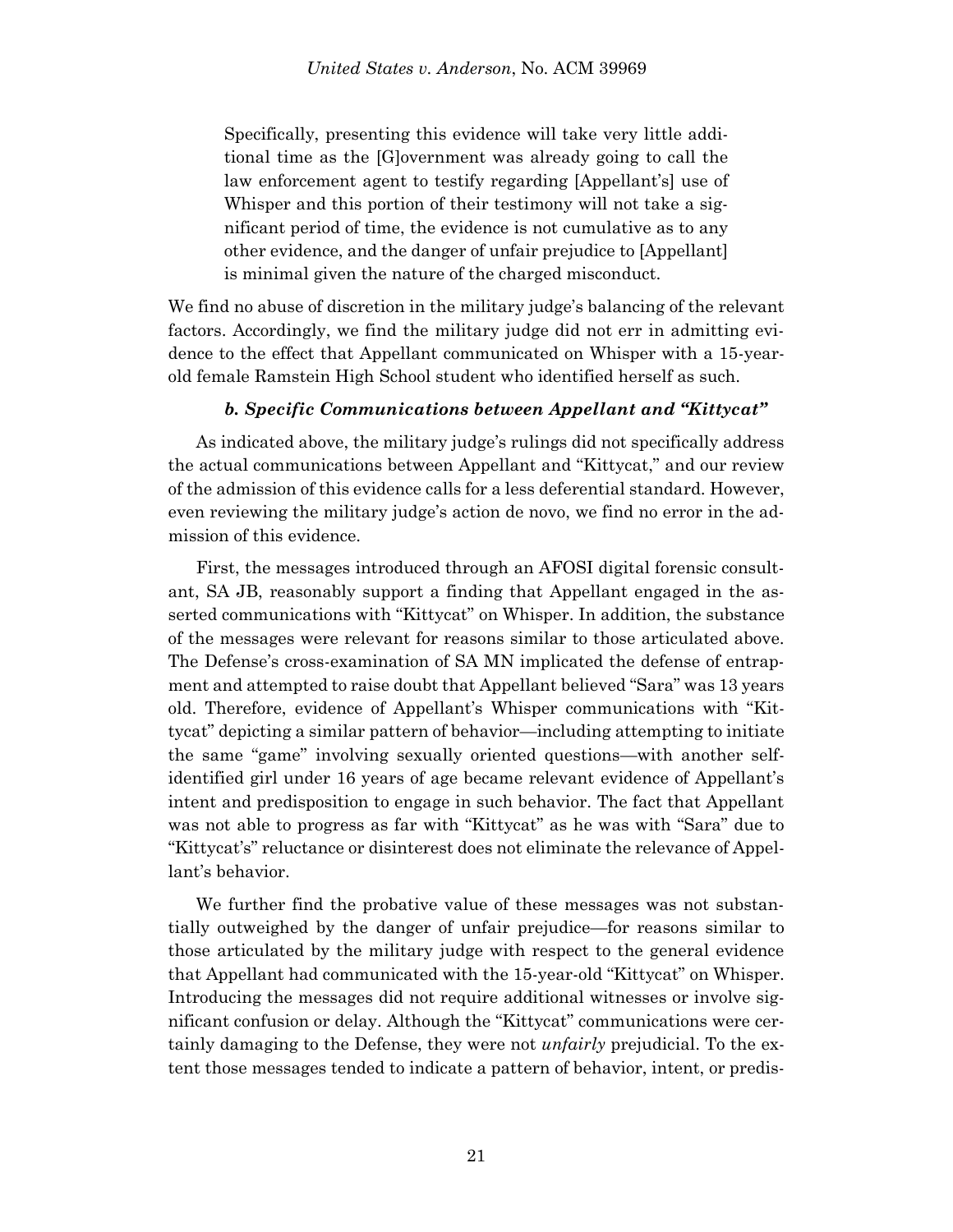position to engage in sexual communications with underage girls, that was exactly why they were relevant to the court members' deliberations as to Appellant's intent and the defense of entrapment as to the charged offenses.

## **D. Digital Forensic Expert Testimony**

## **1. Additional Background**

At trial, the Government intended to call SA JB, the AFOSI digital forensic consultant stationed in Germany who created multiple reports based on the data extracted from Appellant's phone. Before SA JB testified, the Defense raised an oral objection and asked to voir dire the witness "for the purposes . . . of a *Melendez-Diaz* type issue."<sup>10</sup> The military judge agreed to permit counsel to voir dire SA JB.

In SA JB's testimony for purposes of the defense objection, he explained that another AFOSI agent, SA DF, performed the actual extraction of data from Appellant's phone. SA JB was not present when SA DF extracted the data, but SA JB later analyzed the extraction—which he referred to as a "dot-TAR file"—to generate his report. When the military judge asked SA JB what SA DF had told him about the data, the following colloquies ensued:

[SA JB:] Well, he provided me a report, as well as all his notes. I don't recall if I was -- I don't believe I was there for him to do the extraction, like I said earlier, but I was intimately familiar with what he found, the Whisper messages, other stuff that were Whisper messages that were concerning to us, possibly another underage person and things of the sort.

[Military Judge:] And is there anything from that report that [SA DF] produced that you then kind of adopted and put into your report?

[SA JB:] I can't say for sure, Your Honor, but I don't believe so.

. . . .

l

[Circuit Trial Counsel (CTC):] The reports that we intended to introduce at trial today, those are reports that you created within the last few days, within the last week?

[SA JB:] Yes, sir. But they're from the TAR file. They're not from any of [SA DF's] analysis or anything like that. It's basically straight from the archive of the phone.

<sup>10</sup> *Melendez-Diaz v. Massachusetts*, 557 U.S. 305 (2009).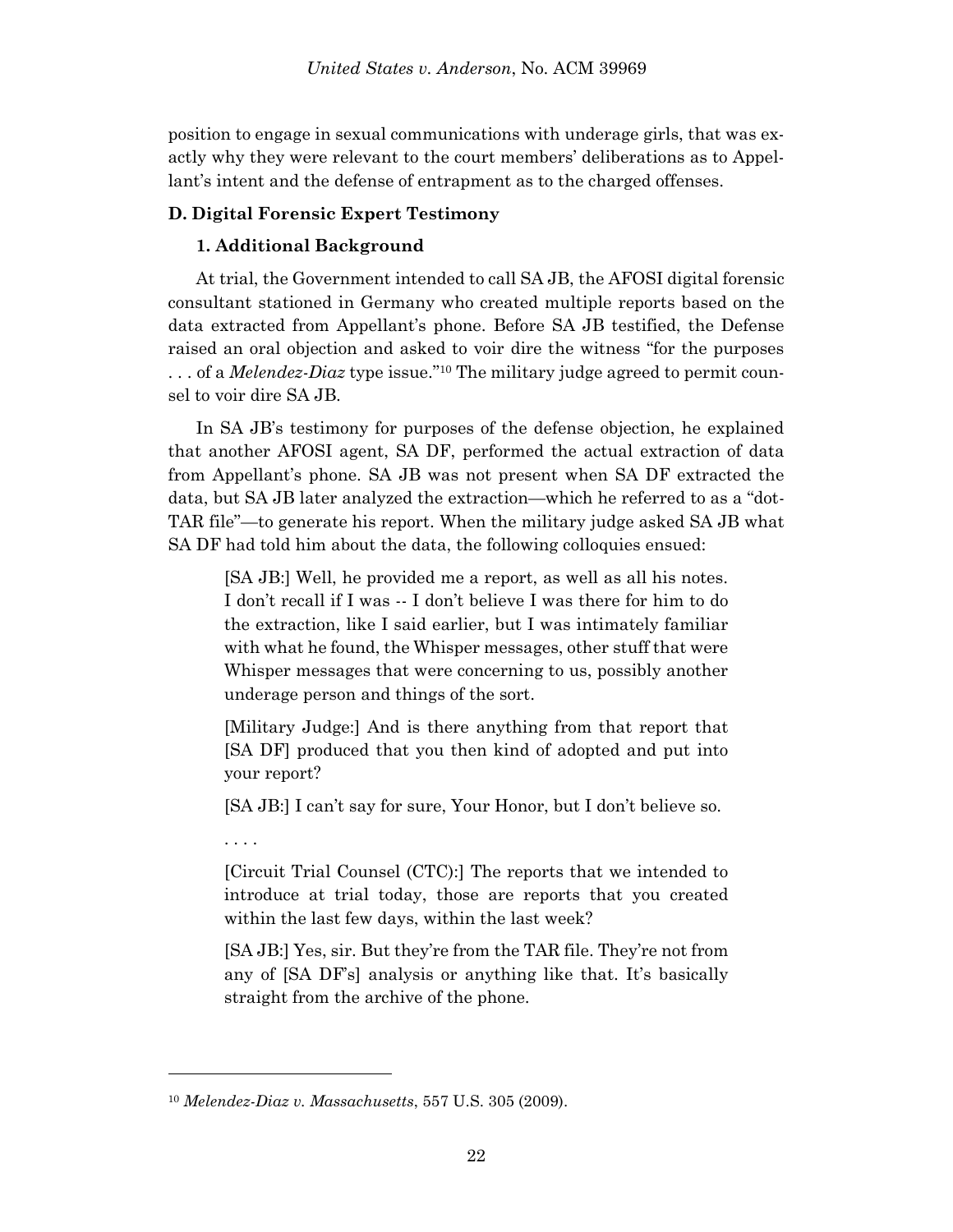[CTC:] So they're -- it's your independent analysis . . . based on the machine generated TAR file?

[SA JB:] Yes, yeah.

. . . .

[CTC:] Did [SA DF] in any way contribute to the creation of the reports that we intend to offer at trial?

[SA JB:] No.

In response to additional questioning by the military judge, SA JB reiterated that although his report was based on data extracted by SA DF, he did not rely on SA DF's report when he generated his own report.

After SA JB was excused, the military judge instructed the parties to provide written briefs on the issue that night. The Defense subsequently filed a written motion to exclude SA JB's testimony regarding his analysis of the data extracted by SA DF. Essentially, the Defense argued that by calling SA JB rather than SA DF, who performed the actual extraction, the Government would violate the Confrontation Clause of the Sixth Amendment under *Crawford v. Washington*, 541 U.S. 36 (2004). The Government evidently did not provide a written brief.

At the outset of the next day of trial, the military judge provided a written ruling denying the Defense's motion and objection, and read his analysis and conclusion on the record. The military judge explained that the machine-generated data itself was not testimonial and therefore did not implicate the Confrontation Clause. He further explained:

[T]estimony of [ ] SA [JB] does not and will not violate [Appellant]'s right to confrontation... SA [JB's] personal knowledge regarding the derivation of the evidence at issue made him neither a "surrogate" expert nor a mere "conduit" for the testimonial statements of another. . . . [SA JB] also personally conducted an independent analysis, without relying upon SA [DF's] prior reports and formulated his own carefully considered conclusions and report. All of the data underlying his opinion was not testimonial, and, assuming *arguendo* that [ ] any prior report or conversation with SA [DF] was testimonial, there is no evidence before this [c]ourt that SA [JB] acted as a mere conduit for the report.

[T]estimony by SA [JB] regarding his own analysis of the extraction of [Appellant]'s cell phone is testimonial . . . . This testimo-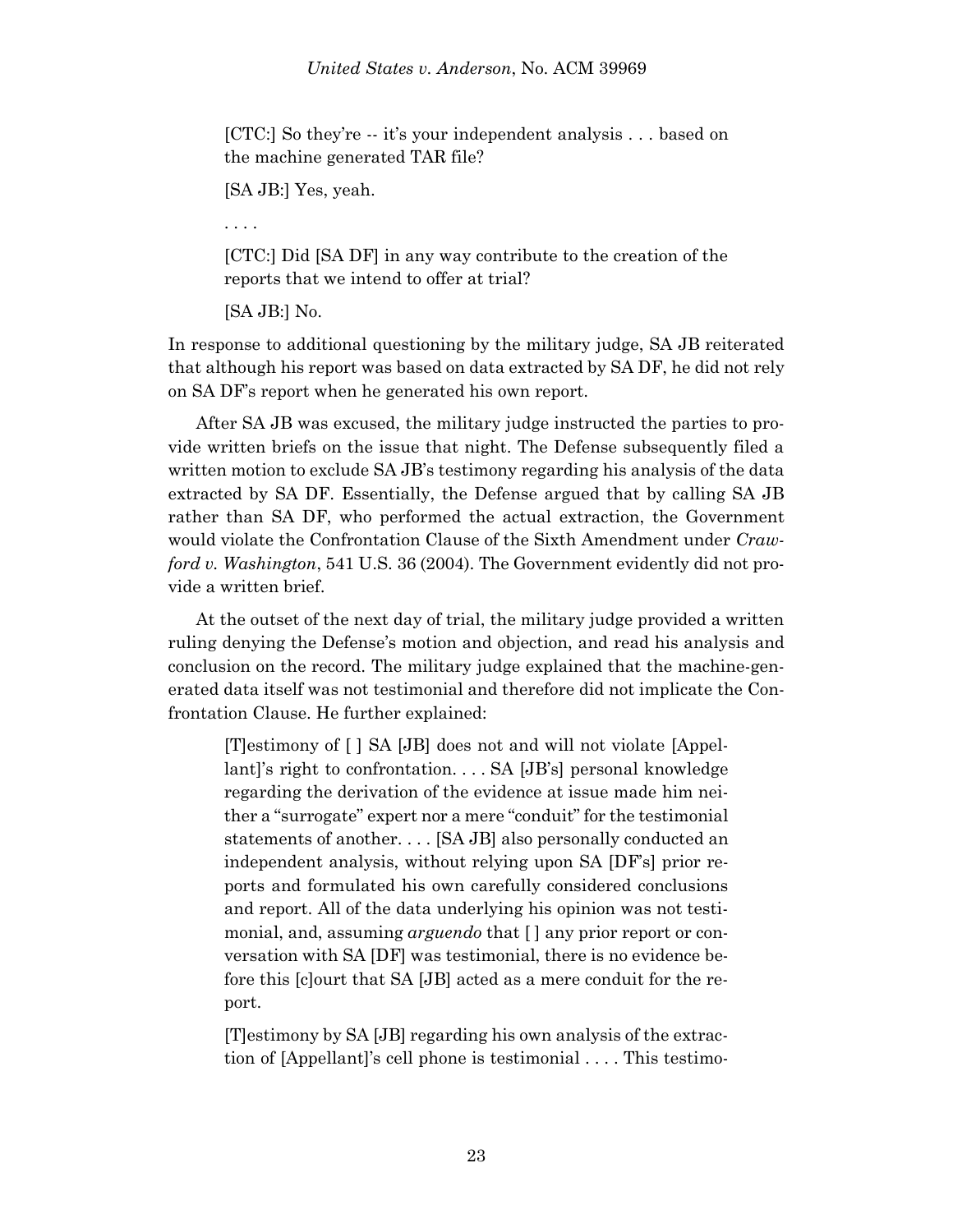nial hearsay, however, satisfies the Confrontation Clause because the declarant of that hearsay, SA [JB], will be subject to cross-examination at trial.

SA JB was subsequently called and testified as an expert in digital forensics regarding his analysis of the data extracted from Appellant's phone.

## **2. Law**

"In all criminal prosecutions, the accused shall enjoy the right . . . to be confronted with the witnesses against him." U.S. CONST. amend. VI. "Testimonial statements of witnesses absent from trial have been admitted only where the declarant is unavailable, and only where the defendant has had a prior opportunity to cross-examine." *Crawford*, 541 U.S. at 59.

"[A] statement is testimonial if 'made under circumstances which would lead an objective witness reasonably to believe that the statement would be available for use at a later trial.'" *United States v. Sweeney*, 70 M.J. 296, 301 (C.A.A.F. 2011) (quoting *United States v. Blazier*, 68 M.J. 439, 442 (C.A.A.F. 2010)). "[M]achine-generated data and printouts are not statements and thus not hearsay -- machines are not declarants -- and such data is therefore not 'testimonial.'" *United States v. Blazier*, 69 M.J. 218, 224 (C.A.A.F. 2010) (citations omitted). Chain of custody documents may also be non-testimonial. *United States v. Tearman*, 72 M.J. 54, 59 (C.A.A.F. 2013).

"[A]n expert witness may review and rely upon the work of others, including laboratory testing conducted by others, so long as they reach their own opinions in conformance with evidentiary rules regarding expert opinions." *Blazier*, 69 M.J. at 224 (citations omitted). "An expert witness need not necessarily have personally performed a forensic test in order to review and interpret the results and data of that test." *Id*. at 224–25 (citations omitted). "That an expert did not personally perform the tests upon which his opinion is based . . . goes to the weight, rather than to the admissibility, of that expert's opinion." *Id.* at 225 (citation omitted). However, an expert witness may not circumvent the rules of evidence and Sixth Amendment by acting "as a conduit for *repeating* testimonial hearsay." *Id*. (citation omitted).

We review a military judge's ruling on a motion to exclude evidence for an abuse of discretion. *United States v. Katso*, 74 M.J. 273, 278 (C.A.A.F. 2015) (citation omitted). Whether a statement is testimonial for purposes of the Sixth Amendment is a question of law we review de novo. *United States v. Baas*, 80 M.J. 114, 120 (C.A.A.F. 2020) (citation omitted).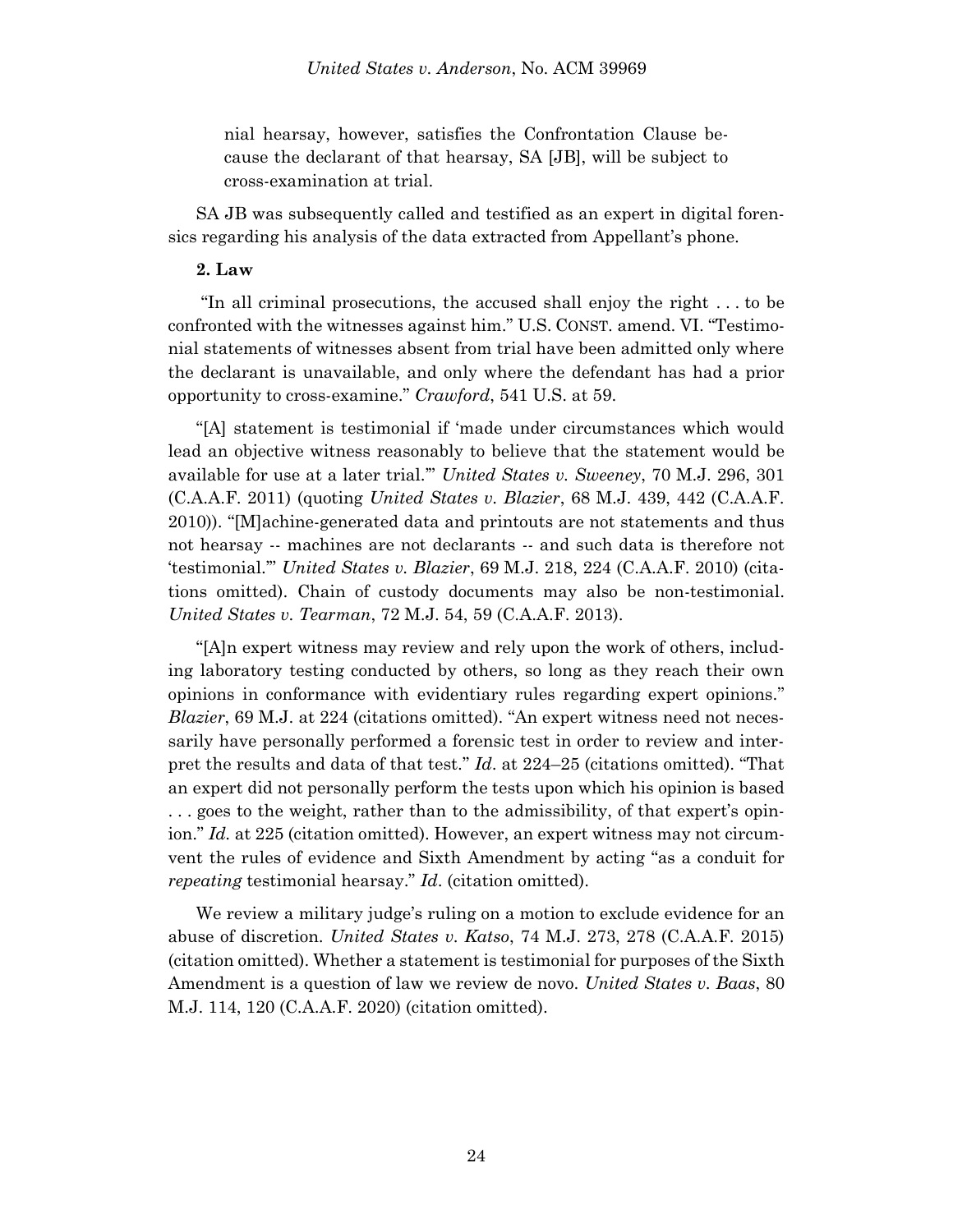#### **3. Analysis**

Appellant contends the military judge abused his discretion in admitting SA JB's testimony because his findings of fact were not supported by the record. Appellant argues that, contrary to the military judge's findings, SA JB's analysis of the extraction relied on testimonial hearsay as well as machinegenerated data, and the military judge should have excluded it. We disagree.<sup>11</sup>

Appellant first contends the military judge erroneously states in his findings of fact, "SA [DF] seized the accused's phone before conducting the extraction." As the Government concedes, this finding is not supported by the record in that a different agent actually seized the phone before SA DF performed the extraction. However, this error was immaterial to the military judge's analysis. The salient point for purposes of the military judge's ruling was not the identity of the agent who initially seized the phone, but the fact that SA JB relied on the extraction performed by SA DF. Evidence regarding the chain of custody preceding that point goes to the weight of SA JB's testimony, not its admissibility. *See Blazier*, 69 M.J. at 225. Thus, although Appellant correctly identified an error in the military judge's findings, that error did not render the admission of SA JB's testimony an abuse of discretion.

Appellant next asserts the military judge erred in finding SA JB did not rely on SA DF's analysis, citing SA JB's testimony that he received a report and notes from SA DF. We disagree. SA JB's subsequent clarifications that his own report was the product of his independent analysis of the extraction, and that he did not rely upon SA DF or SA DF's report "in any way," was more than adequate to support the military judge's conclusion. *See United States v. Donaldson*, 58 M.J. 477, 482 (C.A.A.F. 2003) (stating a military judge's findings of fact are reviewed for clear error).

Because Appellant fails to demonstrate the military judge clearly erred in finding SA JB did not rely on any testimonial hearsay from SA DF, his argument that SA JB's testimony violated the Confrontation Clause also fails.

#### **E. Unanimous Verdict**

l

### **1. Additional Background**

Before trial, the Defense moved the military judge "to require a unanimous verdict for any finding of guilty," or, in the alternative, to "provide an instruction that the President must announce whether any finding of guilty was or was not the result of a unanimous vote without stating any numbers or names."

<sup>11</sup> The Government asserts trial defense counsel affirmatively waived this issue at an earlier point in the trial. We find the record does not support the Government's assertion.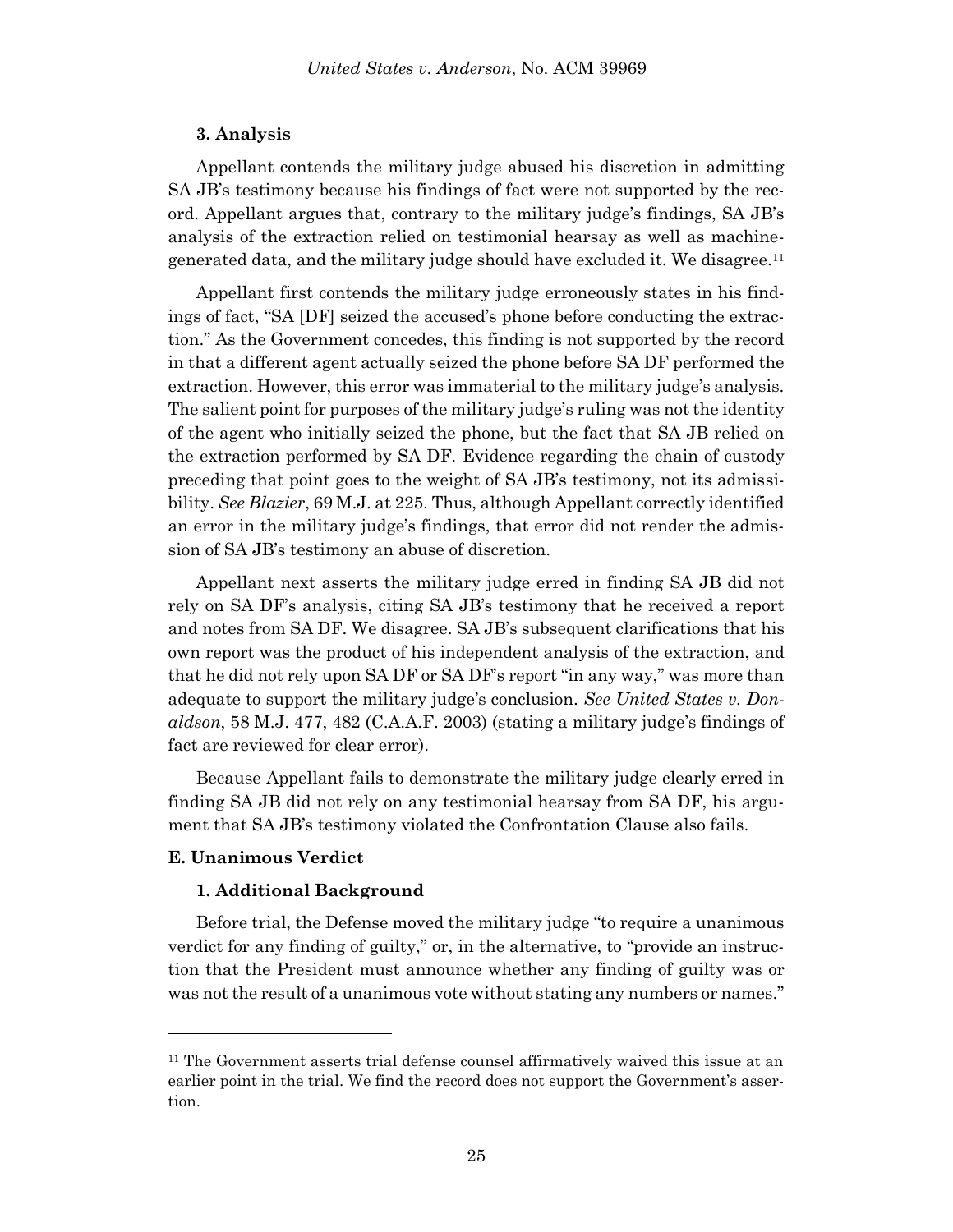The Defense asserted that in light of the Supreme Court's decision in *Ramos v. Louisiana*, 140 S. Ct. 1390 (2020), the Sixth Amendment, the Fifth Amendment's Due Process Clause, and the Fifth Amendment right to equal protection all required a unanimous verdict in trials by court-martial with court members. The Government opposed the motion, asserting that binding precedent from the Supreme Court and the CAAF held that the Sixth Amendment right to a jury trial did not apply to courts-martial; citing several unpublished opinions of this court holding that Fifth Amendment due process does not require unanimous court-martial verdicts; and asserting the right to a unanimous verdict was not a "fundamental right" that would implicate Fifth Amendment equal protection, and if it did, Congress's statutory provision for non-unanimous verdicts in courts-martial would pass judicial scrutiny.

The military judge denied the motion in a written ruling which he supplemented after the court-martial adjourned. He found *Ramos* neither explicitly nor implicitly overruled prior Supreme Court and CAAF precedent holding that the Sixth Amendment right to a jury trial did not apply to courts-martial. He further found any due process considerations weighing in favor of unanimous verdicts were not "so extraordinarily weighty as to overcome the balance struck by Congress" in Article 52, UCMJ, 10 U.S.C. § 852, in light of the "specific military conditions" favoring finality of verdicts and the avoidance of unlawful command influence. He further explained that a unanimous verdict in a jury trial was not a fundamental right guaranteed in a court-martial because the right to a jury trial did not apply to court-martial panels; moreover, he agreed with the Government that even if such a fundamental right did apply, Congress's provision for non-unanimous verdicts would survive either rational basis review or heightened scrutiny by the courts.

The court members convicted Appellant of two specifications of attempted sexual abuse of a child on divers occasions in violation of Article 80, UCMJ, as described above. The vote of the court members was not disclosed.

### **2. Law**

Article I, Section 8 of the Constitution provides, "The Congress shall have Power . . . To make Rules for the Government and Regulation of the land and naval Forces." "[J]udicial deference . . . is at its apogee when legislative action under the congressional authority to raise and support armies and make rules and regulations for their governance is challenged." *Solorio v. United States*, 483 U.S. 435, 447 (1987) (second alteration in original) (internal quotation marks and citations omitted); *cf. Loving v. United States*, 517 U.S. 748, 768 (1996) ("[W]e give Congress the highest deference in ordering military affairs.").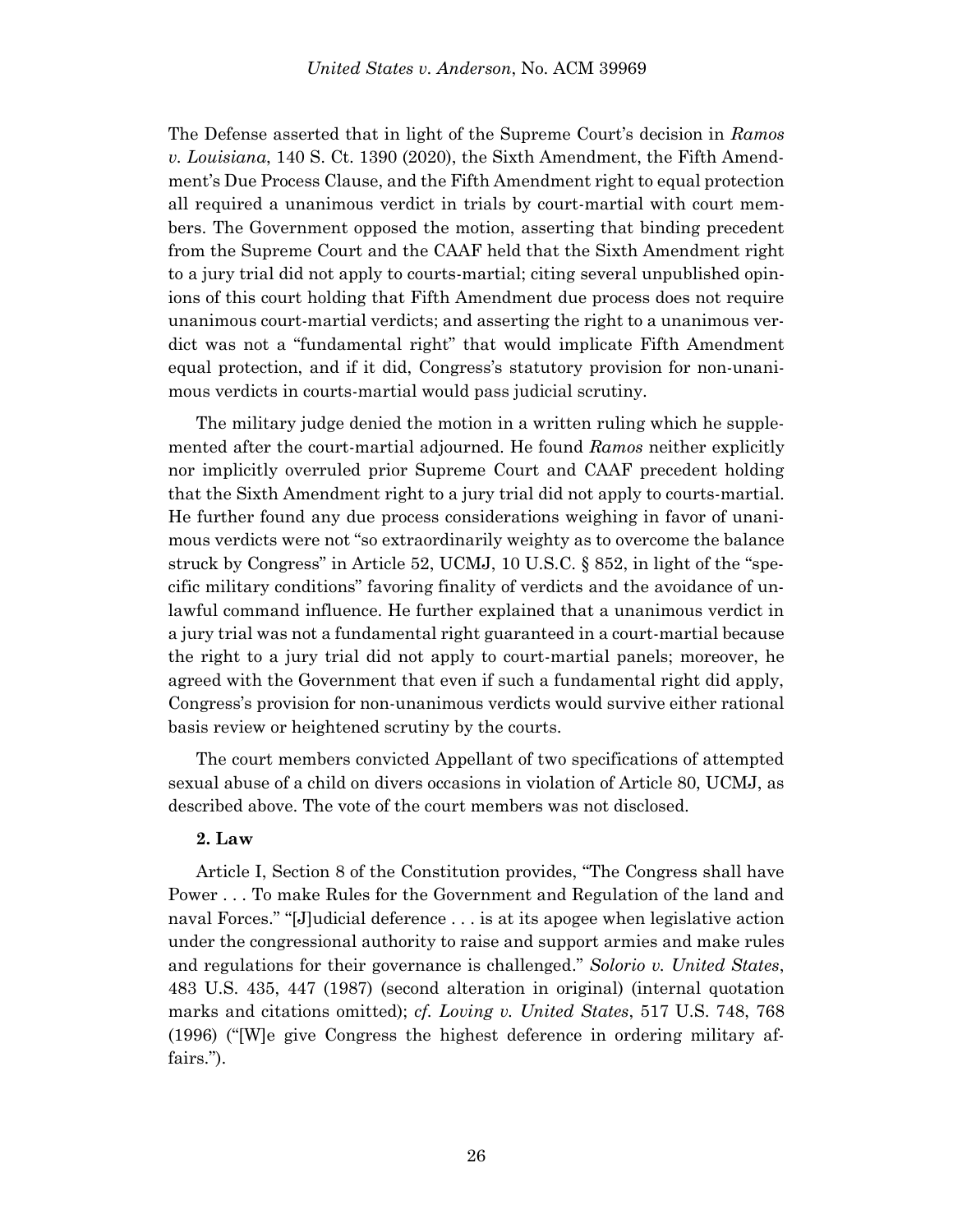Article 52, UCMJ, 10 U.S.C. § 852, provides, "No person may be convicted of an offense in a general or special court-martial, other than . . . in a courtmartial with members . . . by the concurrence of at least three-fourths of the members present when the vote is taken."

The Sixth Amendment provides, "In all criminal prosecutions, the accused shall enjoy the right to a speedy and public trial, by an impartial jury of the State and district wherein the crime shall have been committed . . . ." However, "'constitutional rights may apply differently to members of the armed forces than they do to civilians.'" *United States v. Easton*, 71 M.J. 168, 175 (C.A.A.F. 2012) (quoting *United States v. Marcum*, 60 M.J. 198, 205 (C.A.A.F. 2004)). "[T]here is no Sixth Amendment right to trial by jury in courts-martial." *Id*. (citing *Ex parte Quirin*, 317 U.S. 1, 39 (1942); *United States v. Wiesen*, 57 M.J. 48, 50 (C.A.A.F. 2002) (per curiam)); *see also Whelchel v. McDonald*, 340 U.S. 122, 127 (1950); *United States v. Begani*, 81 M.J. 273, 280 n.2 (C.A.A.F. 2021); *United States v. Riesbeck*, 77 M.J. 154, 162 (C.A.A.F. 2018).

"Congress, of course, is subject to the requirements of the Due Process Clause when legislating in the area of military affairs, and that Clause provides some measure of protection to defendants in military proceedings." *Weiss v. United States*, 510 U.S. 163, 176 (1994) (citations omitted). However, "in determining what process is due, courts must give particular deference to the determination of Congress, made under its authority to regulate the land and naval forces . . . ." *Id*. at 177 (internal quotation marks and citations omitted). Where the Supreme Court has "faced a due process challenge to a facet of the military justice system," it has asked whether the factors militating in favor of the asserted due process right "'are so extraordinarily weighty as to overcome the balance struck by Congress.'" *Id*. at 177–78 (quoting *Middendorf v. Henry*, 425 U.S. 25, 44 (1976)).

Equal protection "is generally designed to ensure that the Government treats similar persons in a similar manner." *United States v. Gray*, 51 M.J. 1, 22 (C.A.A.F. 1999) (internal quotation marks and citation omitted).

For the Government to make distinctions does not violate equal protection guarantees unless constitutionally suspect classifications like race, religion, or national origin are utilized or unless there is an encroachment on fundamental constitutional rights like freedom of speech or of peaceful assembly. The only requirement is that reasonable grounds exist for the classification used.

*Id*. at 22–23 (quoting *United States v. Means*, 10 M.J. 162, 165 (C.M.A. 1981)) (additional citations omitted).

"An 'equal protection violation' is discrimination that is so unjustifiable as to violate due process." *United States v. Akbar*, 74 M.J. 364, 406 (C.A.A.F. 2015)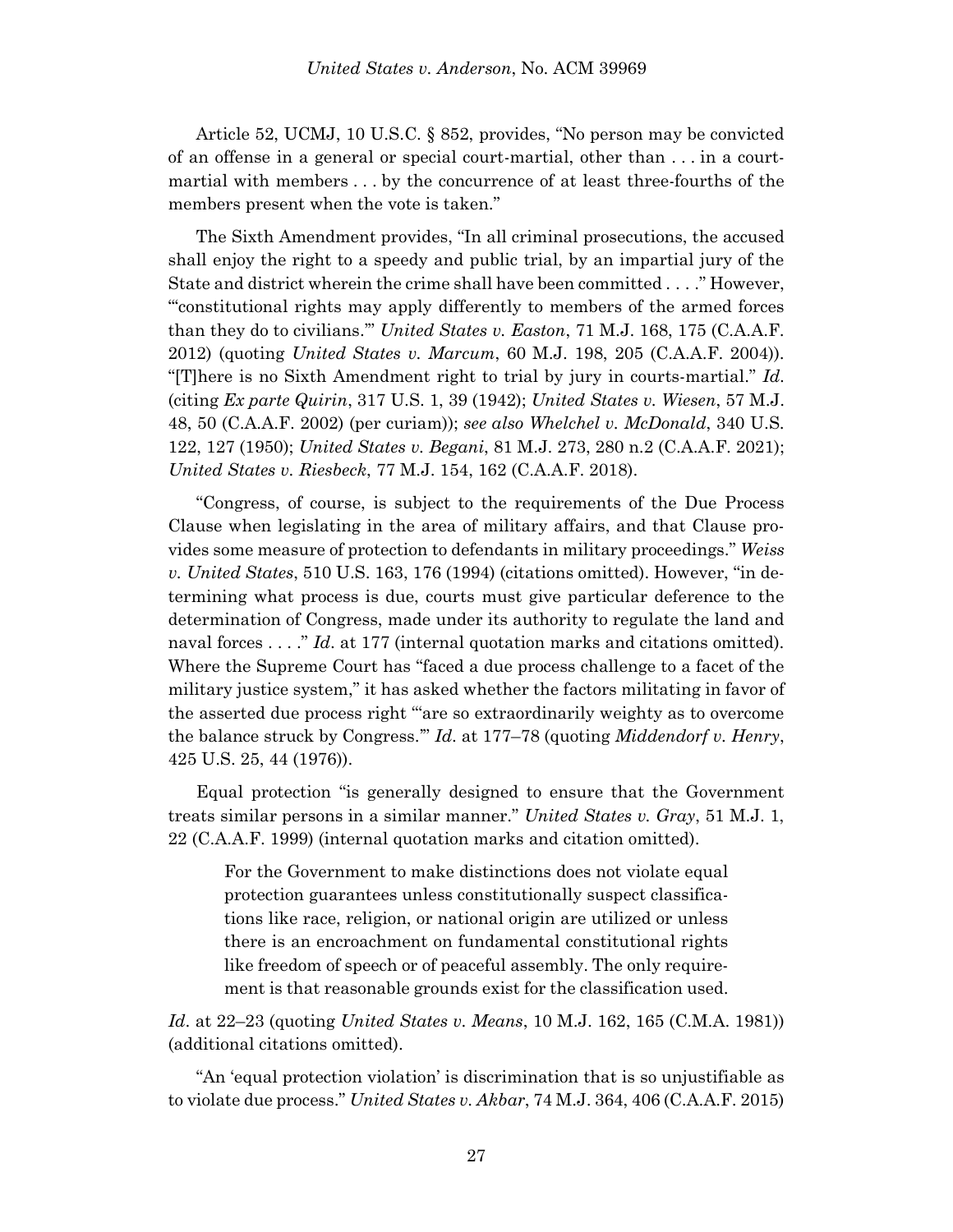(quoting *United States v. Rodriguez-Amy*, 19 M.J. 177, 178 (C.M.A. 1985)). However, an accused servicemember is "not similarly situated to a civilian defendant." *Id.* (citing *Parker v. Levy*, 417 U.S. 733, 743 (1974)). Fundamental rights "are only fundamental to the extent (and to the persons to whom) the Constitution grants them in the first place." *United States v. Begani*, 79 M.J. 767, 776 (N.M. Ct. Crim. App. 2020), *aff'd*, 81 M.J. 273 (C.A.A.F. 2021).

"When no suspect class or fundamental right is involved, . . . the [Supreme] Court requires only a demonstration of a rational basis as support for the law." *United States v. Wright*, 48 M.J. 896, 901 (A.F. Ct. Crim. App. 1998) (citing *Romer v. Evans*, 517 U.S. 620 (1996)). "Under the rational basis test, the burden is on the appellant to demonstrate that there is no rational basis for the rule he is challenging. The proponent of the classification 'has no obligation to produce evidence to sustain the rationality of a statutory classification.'" *United States v. Paulk*, 66 M.J. 641, 643 (A.F. Ct. Crim. App. 2008) (quoting *Heller v. Doe*, 509 U.S. 312, 320 (1993)). "As long as there is a plausible reason for the law, a court will assume a rational reason exists for its enactment and not overturn it." *Id*. (citing *Heller*, 509 U.S. at 320; *United States v. Carolene Products Co.*, 304 U.S. 144, 153 (1938)).

Under the doctrine of vertical stare decisis, courts must strictly follow the decisions issued by higher courts. *United States v. Andrews*, 77 M.J. 393, 399 (C.A.A.F. 2018) (citation omitted). "If a precedent of this Court has direct application in a case, yet appears to rest on reasons rejected in some other line of decisions, the Court of Appeals should follow the case which directly controls, leaving to this Court the prerogative of overruling its own decisions." *Rodriguez de Quijas v. Shearson/American Express, Inc.*, 490 U.S. 477, 484 (1989).

### **3. Analysis**

On appeal, Appellant reasserts that in light of *Ramos* the Sixth Amendment and the Fifth Amendment rights to due process and equal protection all required a unanimous verdict by the court-martial panel in order to convict him of any offense. We are not persuaded.

In *Ramos*, the Court overruled its prior decisions in *Apodaca v. Oregon*, 406 U.S. 404 (1972), and *Johnson v. Louisiana*, 406 U.S. 356 (1972), to hold that the Sixth Amendment's guarantee of the right to trial "by an impartial jury" required a unanimous verdict in state as well as federal criminal trials. *Ramos*, 140 S. Ct. at 1396–97. However, the essence of the Court's opinion is to explain that the jury required by the Sixth Amendment is one that renders a unanimous verdict. *Ramos* does not purport, explicitly or implicitly, to extend the *scope* of the Sixth Amendment right to a jury trial to courts-martial; nor does the majority opinion in *Ramos* refer to courts-martial at all. Accordingly, after *Ramos*, this court remains bound by the plain and longstanding precedent from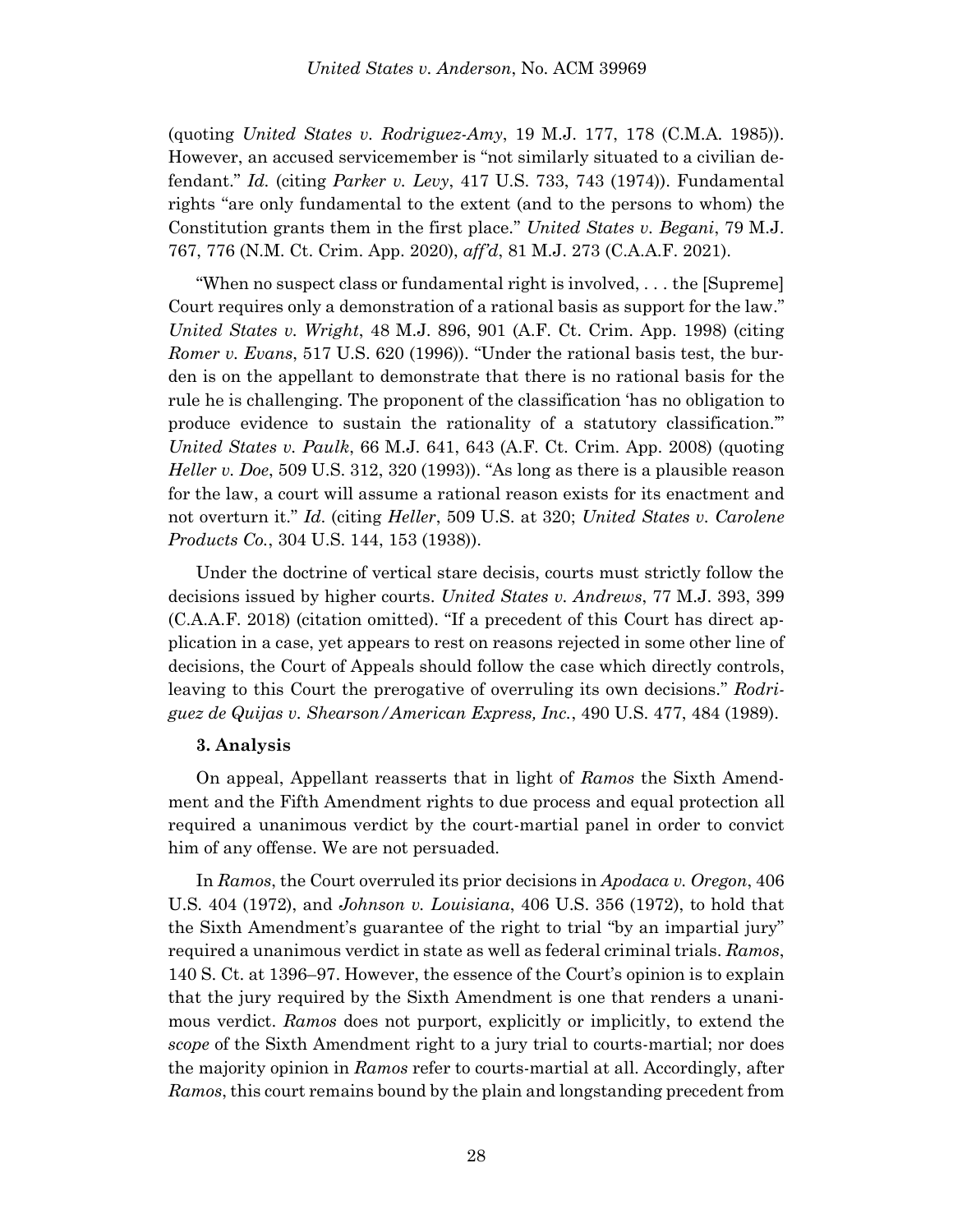our superior courts that the Sixth Amendment right to a jury trial does not apply to trial by courts-martial—and, by extension, neither does the unanimity requirement announced in *Ramos*. 12

Appellant's due process argument is equally unavailing. This court has repeatedly held that Fifth Amendment due process does not require unanimous verdicts in courts-martial. *See, e.g.*, *United States v. Canada*, No. ACM S32298, 2016 CCA LEXIS 610, at \*34 (A.F. Ct. Crim. App. 20 Oct. 2016) (unpub. op.), *aff'd on other grounds*, 76 M.J. 127 (C.A.A.F. 2017); *United States v. Spear*, No. ACM 38537, 2015 CCA LEXIS 310, at \*9 (A.F. Ct. Crim. App. 30 Jul. 2015) (unpub. op.); *United States v. Daniel*, No. ACM 38322, 2014 CCA LEXIS 224, at \*7–10 (A.F. Ct. Crim. App. 1 Apr. 2014) (unpub. op.), *aff'd*, 73 M.J. 473 (C.A.A.F. 2014). We are similarly unconvinced that the factors weighing in favor of a heretofore unrecognized unanimity requirement in courts-martial are so extraordinarily weighty as to override Congress's determination that a three-fourths vote strikes the correct balance of competing considerations in the administration of military justice, potentially including the prevention of unlawful command influence and securing finality of verdicts.<sup>13</sup>

Finally, we find no equal protection violation either. The non-unanimity requirement of Article 52, UCMJ, does not implicate a suspect classification. Furthermore, a servicemember standing trial in a court-martial is not similarly situated to a civilian accused in this respect, and the unanimity requirement announced in *Ramos* is not a "fundamental right" afforded to the former.

l

<sup>12</sup> We recognize that, as Appellant notes, several rights guaranteed by the Sixth Amendment have been applied to courts-martial. *See, e.g.*, *United States v. Danylo*, 73 M.J. 183, 186 (C.A.A.F. 2014) (speedy trial); *United States v. Fosler*, 70 M.J. 225, 229 (C.A.A.F. 2011) (notice); *United States v. Gooch*, 69 M.J. 353, 361 (C.A.A.F. 2011) (effective counsel); *Blazier*, 69 M.J. at 222 (confrontation); *United States v. Hershey*, 20 M.J. 433, 435 (C.M.A. 1985) (public trial). However, Appellant has not drawn our attention to any case in which a Sixth Amendment right has been found applicable to trial by courts-martial *in direct contradiction* to express statutory language enacted by Congress pursuant to its Article I, Section 8 authority to makes rules for the government of the land and naval forces. Rather, the CAAF has found Sixth Amendment guarantees applicable where they are also consistent with the statutory regime Congress enacted. In contrast, in the instant case Appellant would have us, in effect, declare Article 52, UCMJ, unconstitutional, notwithstanding Article I, Section 8.

<sup>13</sup> *Cf*. *United States ex rel. Toth v. Quarles*, 350 U.S. 11, 17 (1955):

<sup>[</sup>I]t is the primary business of armies and navies to fight or be ready to fight wars should the occasion arise. But trial of soldiers to maintain discipline is merely incidental to an army's primary fighting function. To the extent that those responsible for performance of this primary function are diverted from it by the necessity of trying cases, the basic fighting purpose of armies is not served.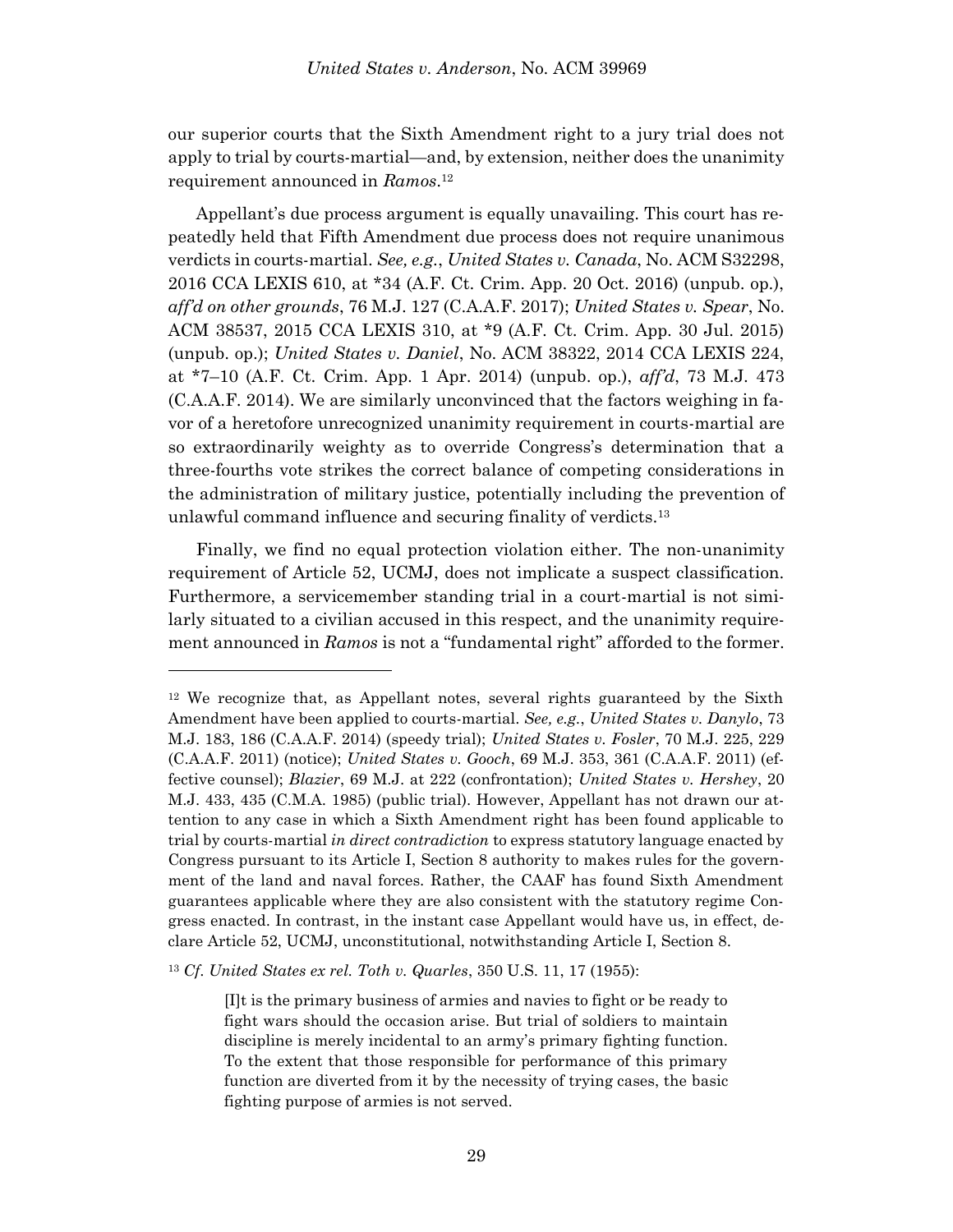As described above, *Ramos* established that the jury trial guaranteed by the Sixth Amendment requires a unanimous verdict, but it did not purport to expand the scope of the Sixth Amendment jury trial right to servicemembers tried by courts-martial. To the extent Article 52, UCMJ, is therefore subject to rational basis review, we find Appellant has failed to meet his burden to demonstrate no plausible rational reason exists for the three-fourths provision; therefore, we find no cause to overturn it. *See Paulk*, 66 M.J. at 643.

## **F. Convening Authority's Failure to Take Action**

## **1. Additional Background**

l

The offenses of which Appellant was convicted occurred between on or about 11 December 2018 and on or about 13 February 2019. The convening authority referred the charges and specifications on 28 January 2020 for trial by a general court-martial. The court-martial concluded on 3 June 2020, and the military judge signed the Statement of Trial Results on the same day.

On 12 June 2020, Appellant submitted a request that the convening authority defer his adjudged confinement and reduction in grade, and the automatic forfeitures, until the military judge entered the judgment of the courtmartial. *See* 10 U.S.C. § 857(b)(1). In addition, Appellant requested the convening authority waive his automatic forfeitures for a period of six months, his release from confinement, or the expiration of his term of service, whichever occurred first, for the benefit of his wife and dependent child. *See* 10 U.S.C. § 858b(b). Appellant did not request a reduction in his sentence pursuant to R.C.M. 1106.

On 4 August 2020, the convening authority signed a Decision on Action memorandum wherein he stated he took "no action" on the findings or the sentence in Appellant's case. The convening authority further stated that he granted the requested deferment of the reduction in grade and automatic forfeitures, and that he also granted the waiver of automatic forfeitures in order "to maximize the financial benefit to [Appellant's] dependents." However, the convening authority denied the request to defer Appellant's confinement; he did not provide a reason for the denial.<sup>14</sup>

<sup>&</sup>lt;sup>14</sup> Although not raised by Appellant, we note the convening authority erred by failing to state the reasons why he denied Appellant's request to defer confinement. *See United States v. Sloan*, 35 M.J. 4, 7 (C.M.A. 1992), *overruled on other grounds by United States v. Dinger*, 77 M.J. 447, 453 (C.A.A.F. 2018); *see also* R.C.M. 1103(d)(2) (stating decisions on deferment requests are subject to judicial review for abuse of discretion). We further note Appellant did not object to the convening authority's failure to state the reasons for denying the request. *See* R.C.M. 1104(b) (permitting parties to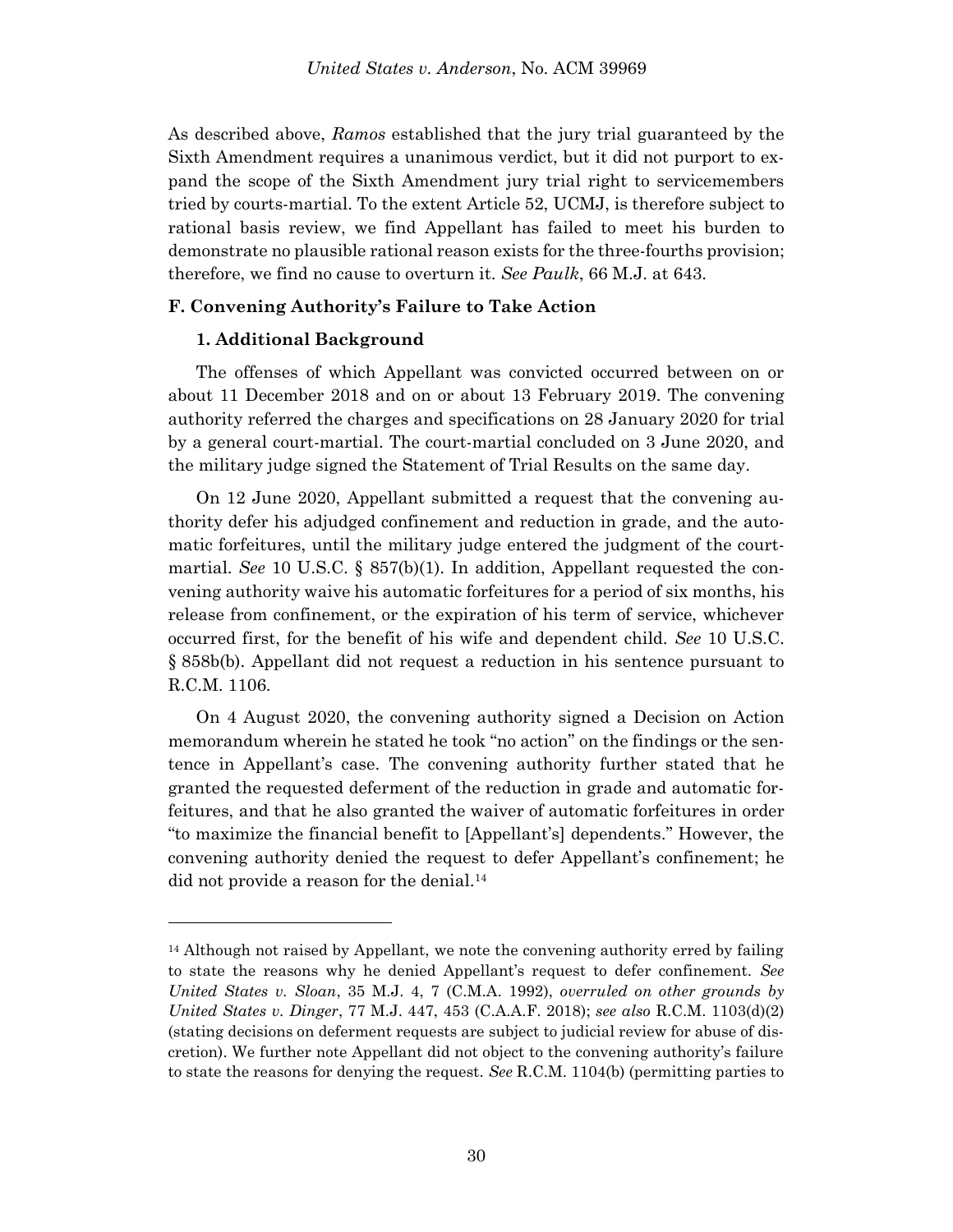On 21 August 2020, the military judge signed the entry of judgment. Appellant did not object to the convening authority's decision on action or to any other aspect of the post-trial process prior to submitting his assignments of error to this court. *See* R.C.M. 1104(b) (governing post-trial motions).

## **2. Law**

[I]n any court-martial where an accused is found guilty of at least one specification involving an offense that was committed before January 1, 2019, a convening authority errs if he fails to take one of the following post-trial actions: approve, disapprove, commute, or suspend the sentence of the court-martial in whole or in part.

*United States v. Brubaker-Escobar*, 81 M.J. 471, 472 (C.A.A.F. 2021) (per curiam); *see also* Article 60, UCMJ, 10 U.S.C. § 860 (2016 *MCM*). The convening authority's failure to explicitly take one of those actions is a "procedural" error. *Brubaker-Escobar*, 81 M.J. at 475. "Pursuant to Article 59(a), UCMJ, 10 U.S.C. § 859(a) (2018), procedural errors are 'test[ed] for material prejudice to a substantial right to determine whether relief is warranted.'" *Id*. (alteration in original) (quoting *United States v. Alexander*, 61 M.J. 266, 269 (C.A.A.F. 2005)).

## **3. Analysis**

l

Appellant requests that we remand the record in order for the convening authority to take action on the sentence as Article 60, UCMJ, required him to do. However, Appellant—who submitted his assignment of error on this issue before the CAAF issued its opinion in *Brubaker-Escobar* quoted above—does not allege that he was prejudiced by the convening authority's failure to take action on the sentence. Instead, Appellant reviews several unpublished opinions of this court that pre-date *Brubaker-Escobar*, in which various panels reached conflicting conclusions as to whether the convening authority's failure to take action on the entire sentence was an error and, if so, under what circumstances corrective action was required.<sup>15</sup> Relying particularly on *United* 

file post-trial motions to address various matters, including errors in post-trial processing). Reviewing for plain error, under the circumstances of this case, we find the omission did not materially prejudice Appellant's substantial rights. *See United States v. Scalo*, 60 M.J. 435, 436 (C.A.A.F. 2005) (citations omitted).

<sup>15</sup> *See United States v. Lopez*, No. ACM S32597, 2020 CCA LEXIS 439, at \*9 (A.F. Ct. Crim. App. 8 Dec. 2020) (unpub. op.); *United States v. Aumont*, No. ACM 39673, 2020 CCA LEXIS 416 (A.F. Ct. Crim. App. 20 Nov. 2020) (en banc) (unpub. op.); *United States v. Barrick*, No. ACM S32579, 2020 CCA LEXIS 346, at \*3–5 (A.F. Ct. Crim. App. 30 Sep. 2020) (unpub. op.); *United States v. Finco*, No. ACM S32603, 2020 CCA LEXIS 246, at \*11–17 (A.F. Ct. Crim. App. 27 Jul. 2020) (unpub. op.), *rev. denied*, \_\_\_ M.J. \_\_\_, 2022 CAAF LEXIS 168 (C.A.A.F. 3 Mar. 2022).